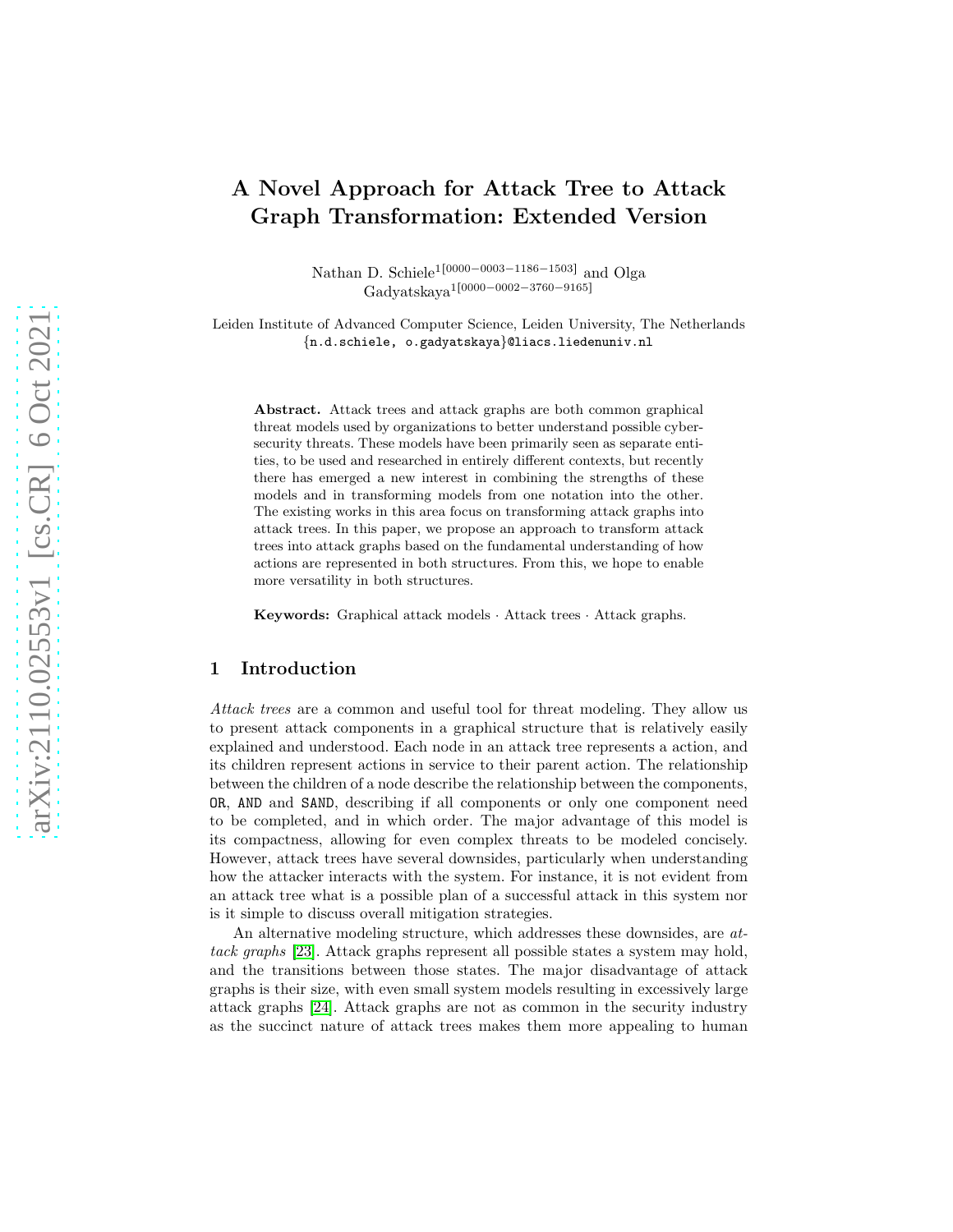experts. Additionally, attack graphs are arguably less intuitive, inhibiting their adoption and use by non-technical security experts [\[7\]](#page-16-0).

However, attack graphs and attack trees represent similar information, and both are valid approaches for modeling potential attack vectors. Additionally, for both attack graphs and attack trees, there is a major consideration of how these models are to be generated, with automated generation at the forefront of current threat model research [\[1,](#page-15-0) [12,](#page-16-1) [26\]](#page-17-2).

These two threat models each have their disadvantages, and these disadvantages are seemingly offset, or are easier to offset, by using the other model. It would be useful to have a way to transform one model into the other, and thus be able to combine their perspectives. However, to the best of our knowledge, there is currently no well-defined transformation between these two models. There have been works proposing methods of converting an attack graph into an attack tree  $[6, 9, 20]$  $[6, 9, 20]$  $[6, 9, 20]$ . Yet, to date, there has been little work into transforming an attack tree into an attack graph. This is the problem that we address in the present paper.

# 2 Related Work

Attack trees (ATs) have been fairly widely studied to date. First introduced by Schneier in 1999 as an efficient and effective means of conveying attack information [\[22\]](#page-17-3); several researchers have worked to develop the threat model further. Mauw and Oostdijk developed propositional and multiset semantics for attack trees [\[16\]](#page-16-5). Jhawar et al. developed a refinement of the sibling relationships, adding a Sequential AND or "SAND" relation, alongside discussing the utility and semantic implications (the SP graph semantics) of such a refinement [\[11\]](#page-16-6). Many works have attempted to generate attack trees automatically, given that many attack trees in industry are generated manually, and effective automatic attack tree generation would be a valuable contribution to this space [\[5,](#page-16-7)[9,](#page-16-3)[10,](#page-16-8)[25\]](#page-17-4).

Attack graphs (AGs) similarly have been widely studied. Sheyner et al. laid out a formal, syntactic structure of a state-based attack graph and proposed a model checking method to generate attack graphs [\[23\]](#page-17-0). Noel and Jajodia focused on using topological aggregation to manage the complexity of attack graphs [\[17,](#page-16-9) [18\]](#page-16-10). Ou et al. described a more scalable methodology for generating attack graphs from a logical model [\[19\]](#page-16-11). In a broad review of previous works on attack graphs, Lippmann and Ingols found that scalability was the biggest limiting factor in the overall use of attack graphs, with attack graphs quickly becoming too large to be useful [\[15\]](#page-16-12). Other problems with attack graphs according to [\[15\]](#page-16-12) include prescribing meaning to the states within the attack graph structure and the usability of attack graphs as a communication tool; given their size and complexity, attack graphs can be hard to use in industry, as developing recommendations from attack graphs is often too difficult. The primary recommendation in [\[15\]](#page-16-12) was that future work on attack graphs would need to pay special attention to scalability.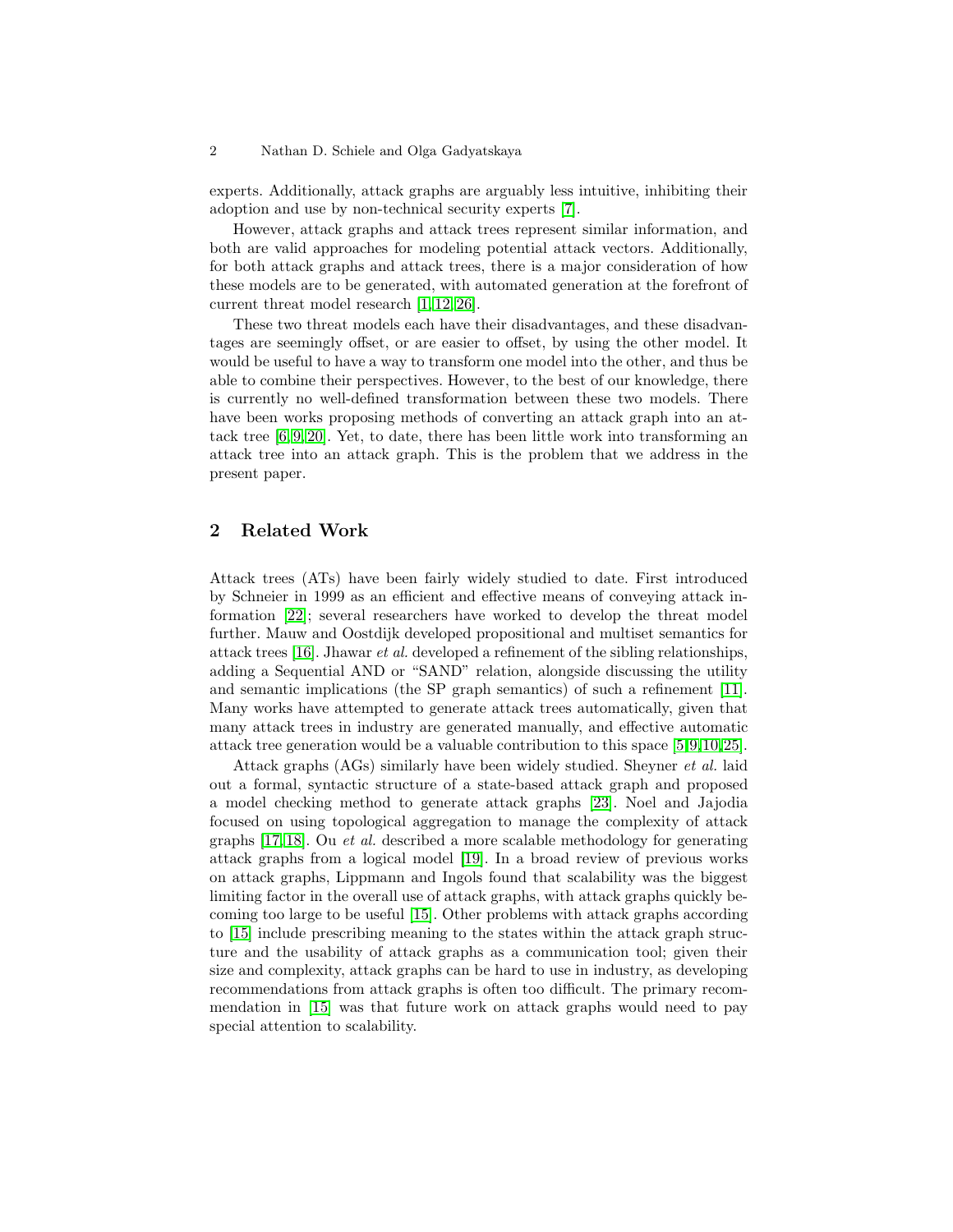An important topic in the attack graph literature is the meaning behind attack graph nodes. They most frequently represent the states of the associated system after some actions are taken. However, as Lallie et al. points out, attack graphs in literature suffer from inconsistency, and state definitions and labelling schema are not above these inconsistencies [\[14\]](#page-16-13). In our review of the literature, we have found much of the literature can be broadly classified into two categories in the context of the meaning or labeling of attack graph states, those that use logical conditions roughly based on state as in [\[19\]](#page-16-11), or those that derive state meaning from some underlying system as in [\[20\]](#page-16-4). We take our cues from the literature in that final group, our states will be defined based on a set of actions defined from a system model. We note that other types of attach graphs assign different meaning to states, e.g, vulnerabilities or system hosts [\[12\]](#page-16-1).

There have been some works on conversion between AGs and ATs, with the research largely focused on the conversion from attack graphs to attack trees.

 $AG \rightarrow AT$ . Pinchinat *et al.*, focused on generating attack trees from attack graphs using the ATSyRA approach [\[20,](#page-16-4)[21\]](#page-16-14). We are attempting the reverse transformation, and a similar designed library based methodology also from Pinchinat et al. of these transformation give us insight into how such transformations can function [\[20\]](#page-16-4).

Dawkins and Hale, focused on an analysis of network models, and in that analysis described a method of creating attack chains representing complete or near complete attack vectors [\[3\]](#page-16-15). These attack chains could then be used to construct attack trees. The primary purpose of the work was not to develop a transformation between attack graphs and attack trees, and thus the transition is not fully developed [\[3\]](#page-16-15). Most recently, Haque and Atkinson have overviewed existing approaches to generate attack graphs and attack trees, and to convert attack graphs into attack trees, and have found that those works have suffered from inefficiency or inaccuracy [\[7\]](#page-16-0).

Hong et al. describe that previous attempts to define a transformation from attack graphs to attack trees have failed due to the exponential size increases of attack graphs [\[9\]](#page-16-3). The state explosion problem broadly affects any state based modeling system, of which attack graphs are one; or better put by Valmari, "the number of states of almost any system of interest is huge". The biggest issue with the state explosion problem is the computational complexity, as the number of states in a system increases exponentially, the difficulty of handling this information becomes far more complex, as well as time and space inefficient. There are a number of common strategies used to minimize and mitigate the *state* explosion problem (SEP) [\[24\]](#page-17-1), many of which we follow as discussed in Section [7.](#page-13-0) A major concern for any attack graph generation scheme will be handling the exponential number of states [\[19\]](#page-16-11), and given a transformation from attack trees to attack graphs is a form of attack graph generation in itself, addressing the state explosion problem will be a major concern for us as well.

 $AT \rightarrow AG$ . To the best of our knowledge, there have been no works on transforming attack trees into attack graphs. The reason for this gap could be that attack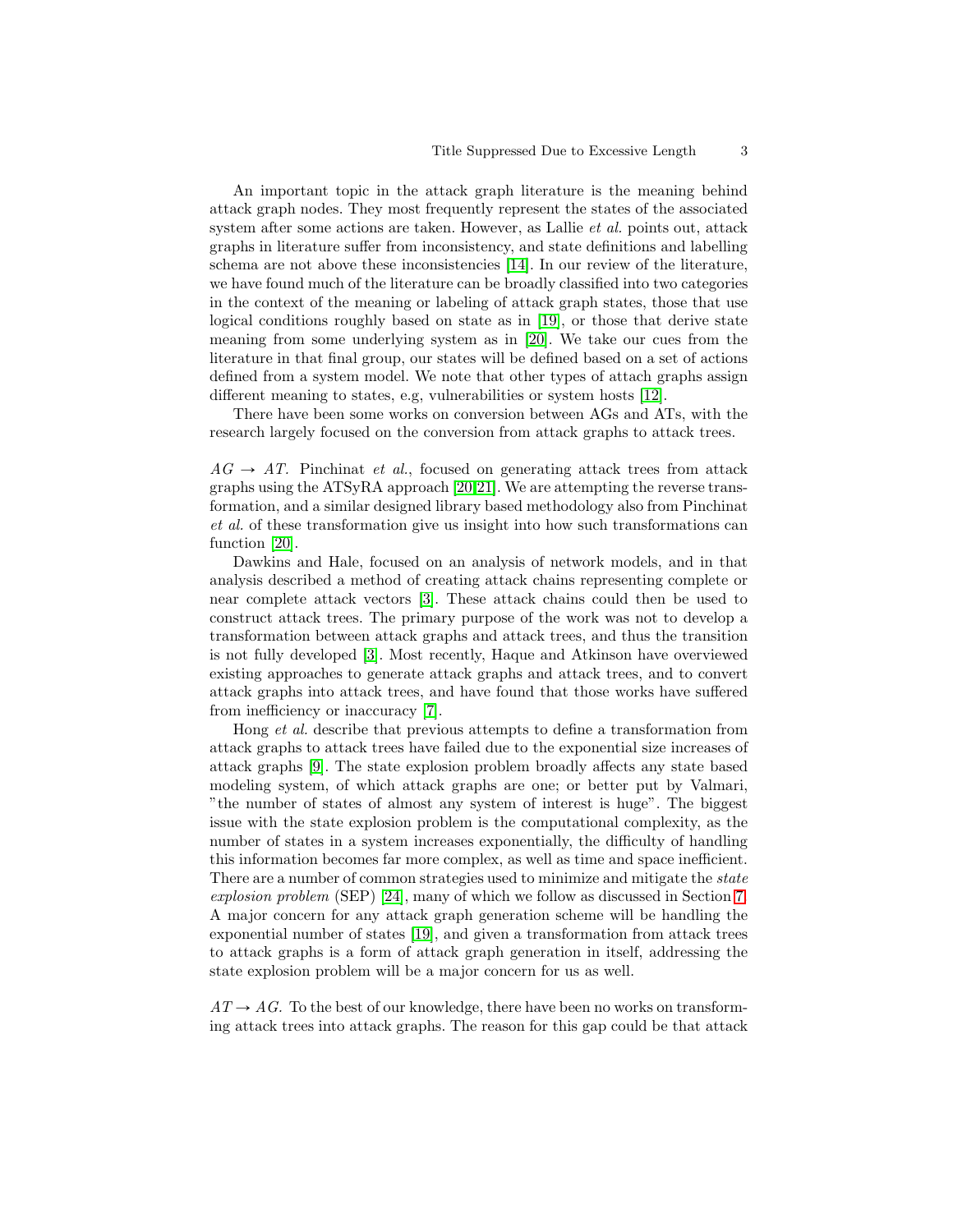trees are more succinct threat models, not suffering from the state explosion problem, and are thus more handy for security analysis with human experts [\[3\]](#page-16-15). However, creating a transformation into attack trees opens up new interesting research directions, for example, new approaches to automatically generate attack graphs starting from automatically generated attack trees, or using existing, human-designed attack trees to capture security issues in relevant systems with application of the attack graph-based security monitoring.

Finally, attack trees and attack graphs have been very popular graphical security notations in the last 20 years, being featured in many research papers. We refer the interested reader to several surveys for more details about these notations and their applications: on attack trees  $[26]$  and on attack graphs  $[1, 4]$ , [27\]](#page-17-5), and on both attack trees and attack graphs, possibly among other graphical security models, [\[8,](#page-16-17) [13,](#page-16-18) [14\]](#page-16-13).

### <span id="page-3-2"></span>3 Definitions

While many formal definitions of both attack trees (ATs) and attack graphs (AGs) exist, we will start from the following definitions. These definitions were selected because they share common properties with many modifications of both attack trees and attack graphs, and thus should enable modification of the algorithms described below to enable further development of this methodology. Specifically, we use a recursive attack tree definition  $\dot{a}$  la Gadyatskaya et al. [\[5\]](#page-16-7), and a basic state-based attack graph definition from Sheyner et al. [\[23\]](#page-17-0).

<span id="page-3-0"></span>**Definition 1 (Attack Tree).** Let  $\mathbb{B}$  denote a set of actions, OR and AND be two unranked associate and commutative operators that are disjunctive and conjunctive respectively, and SAND be an unranked associate but non-commutative conjunctive operator. An attack tree t is an expression over  $\mathbb{B} \cup \{OR, AND, SAMD\}$ generated by the following formal grammar (for  $b \in \mathbb{B}$ ):

 $t ::= b|b \triangleleft \textit{OR}(t, \ldots, t)|b \triangleleft \textit{AND}(t, \ldots, t)|b \triangleleft \textit{SAND}(t, \ldots, t)$ 

This definition is recursive, as each subtree is a complete attack tree in and of itself. A single action b by itself is an attack tree, and this fact will later be used to help develop our mapping schema in Section [5.](#page-6-0)

<span id="page-3-1"></span>**Definition 2 (Attack Graph).** An attack graph or AG is a tuple  $(S, f, S_0, S_s)$ , where S is a set of states,  $f : S \times \mathbb{B} \to S$  is a partial function that defines the transition relation for S by the set of actions  $\mathbb{B}, S_0 \subseteq S$  is a set of initial states and  $S_s \subseteq S$  is a set of success states.

This definition of attack graphs is the same proposed by Pinchinat et al. [\[20\]](#page-16-4), who defined an attack graph to attack tree transformation, the inverse of what we propose. The B is a set of actions based in the system model the attack graph is built around. Ultimately, the contents of B will be wholly defined by such a system model. By convention, we define partial function with a set of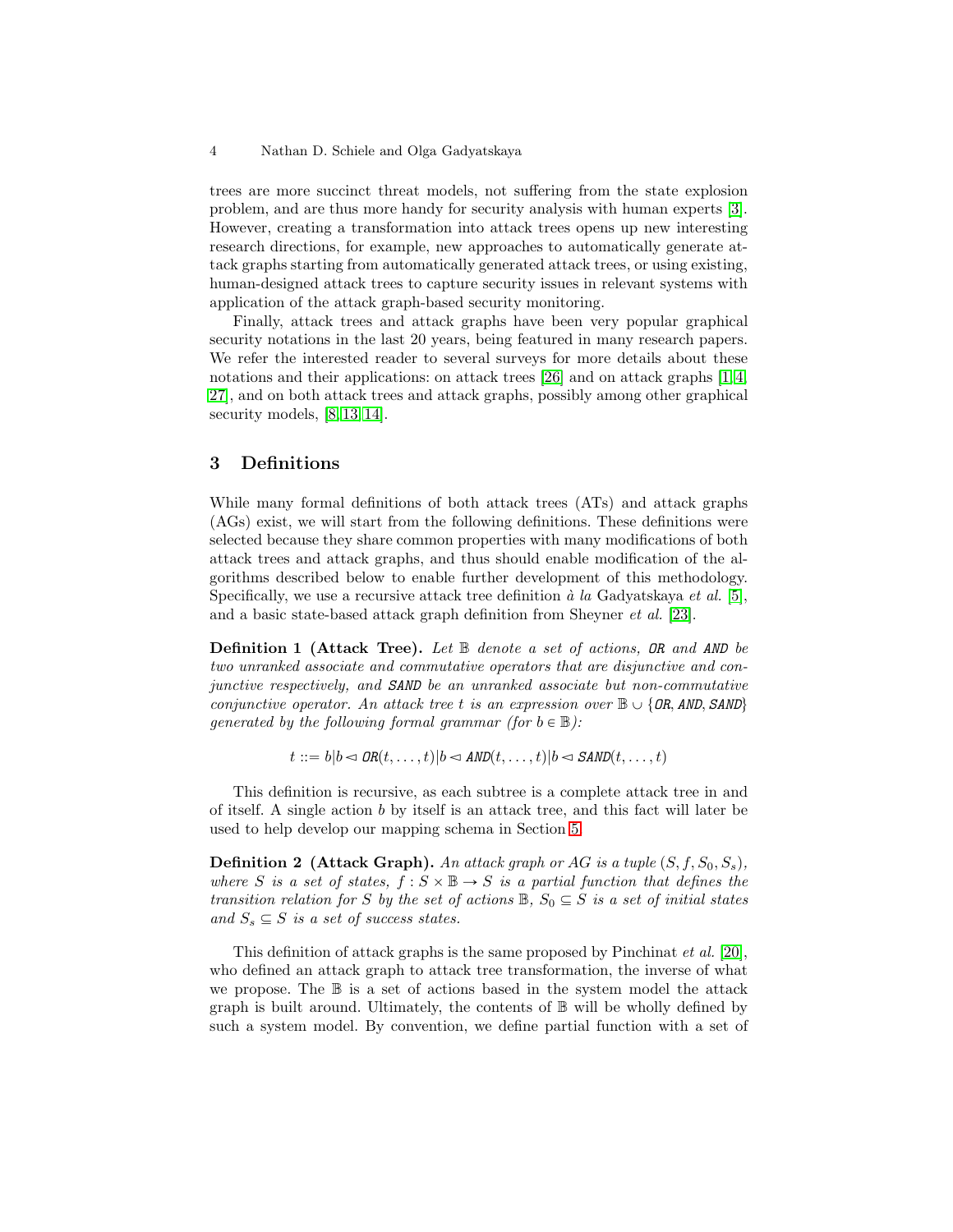mappings, given in the set  $F$ . Expanding upon Definition [1,](#page-3-0) we can define two further functions that will be useful in the transformation algorithm. Both of these functions are inspired by the work of Gadyatskaya et al. [\[5\]](#page-16-7) and focus on isolating specific elements of attack trees.

Definition 3 (Top Function). This function obtains the action of the root *node as follows (for*  $\Delta \in \{OR, AND, SAND\}$ ):

$$
top(b) = top(b \lhd \Delta(t_1, \ldots, t_n)) = b
$$

We call an attack tree of depth one a *radical*. The auxiliary function rad defined below obtains a single transition (radical) from one level of an attack tree to another.

Definition 4 (Rad Function). The rad function finds the uppermost radical of a provided tree as input as follows (for  $\Delta \in \{OR, AND, SAND\}$ ):

$$
rad(t) = rad(b \triangleleft \Delta(t_1, \ldots, t_n)) = b \triangleleft \Delta(top(t_1), \ldots, top(t_n))
$$

The previous definition introduces the idea of radical elements of attack trees. The intuition behind these radicals is that a radical in an attack tree is the smallest possible subtree. It is a component consisting solely of a root node, an operator and a set of children that are singular nodes themselves. Our attack graph transformation will use radicals as base components. As outlined in the definition above, a radical is found by using the rad function. The child nodes in a radical can themselves be root nodes of different radicals, and these radicals are likewise found by using the rad function on those child nodes.

Definition 5 (Kid Function). The kid function returns the set of children of a radical:

$$
kid(t) = kid(b \lhd \Delta(t_1, \ldots, t_n)) = \{top(t_1), \ldots, top(t_n)\}
$$

Fundamentally, our transformation approach will take the form of defining the separate radicals, creating a mapped transformation of those radicals from an attack tree to attack graph, and then combining the radicals that are in the attack graph in a manner that retains the attack component information expressed in attack trees.

Zero and Single Element Radicals. The radicals described thus far are of size  $n$ ; they are dynamically defined such that any number of children in the radical can be directly mapped from attack trees to attack graphs. The implication is that  $n \geq 2$ , however this is not necessary. There are two edge cases that are worth mentioning, when  $n = 0$  and when  $n = 1$ . When  $n = 0$ , we have the case of a radical without children; this is the case of  $rad(b) = b$ . Additionally, we have a graphical example of this single action mapping in Figure [3.](#page-7-0)

When  $n = 1$ , this would fit our definition of a radical, as there would be a defined root, operator and set of children with cardinality 1. However, our three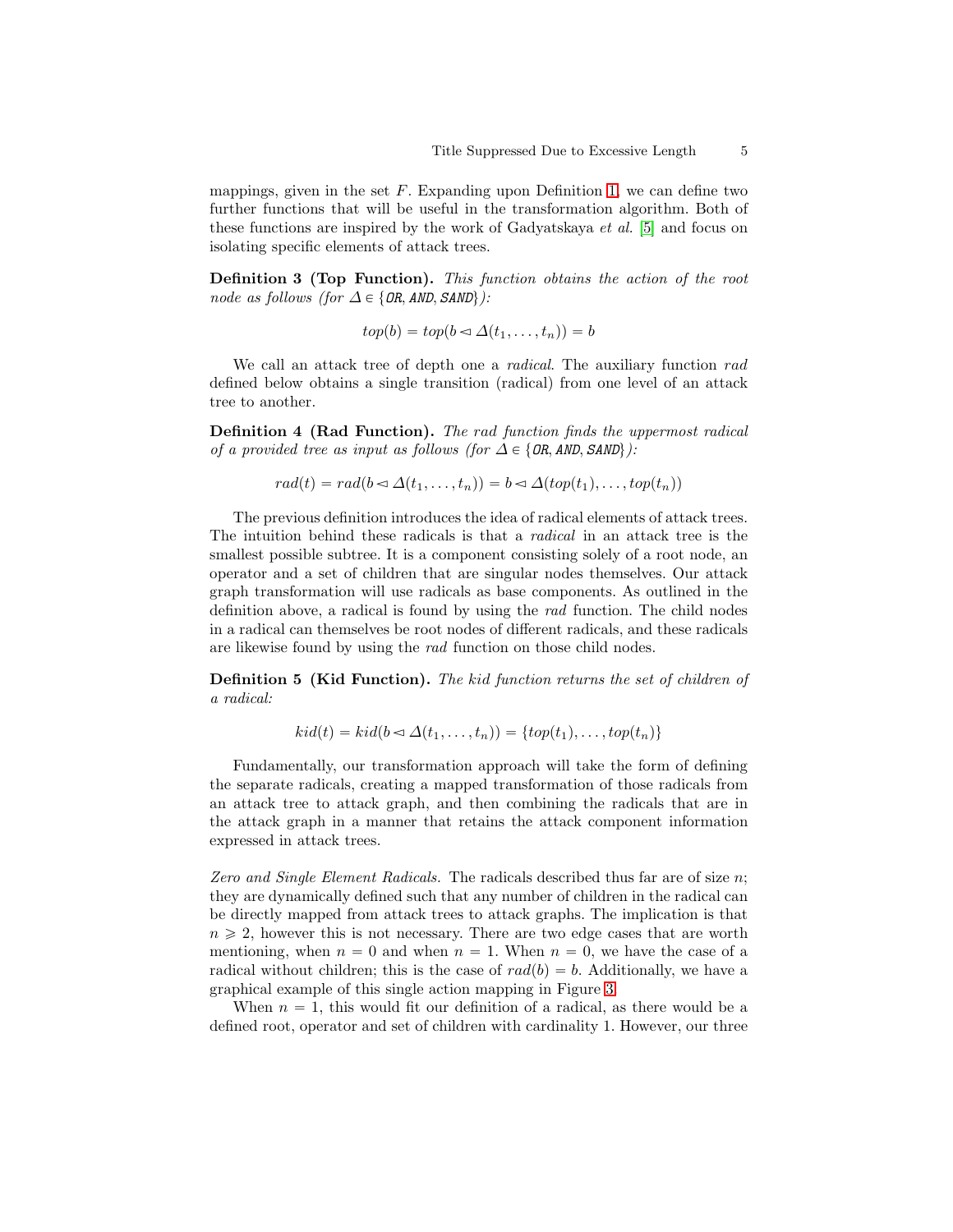defined radicals all converge when  $n = 1$ . This follows from our understanding of these operators. The difference between AND and SAND being that SAND is an ordered AND; when  $n = 1$ , there is only one possible order, thus AND and SAND are equivalent. For similar reasons, OR is also the same as both AND and SAND.

We introduce these edge cases for the sake of completeness of our approach. However, single element radicals are rare in real-world attack trees as their children nodes are often considered redundant and removed from the tree.

# <span id="page-5-1"></span>4 Transformation Example

We begin with a simple example of an attack tree as seen in Figure [1.](#page-5-0) The overall goal is to get root access of a system. Directly below the overall root, we see two sub goals in an OR relationship; if any sub-goal, either exploiting a buffer overflow or exploiting an administrator, is accomplished, then the overall goal of getting root access will be accomplished. With exploiting the buffer overflow, we can see that there are two attack components, again in an OR relationship. Once again, if either component is completed, then the sub-goal is accomplished and by extension the overall goal is accomplished. With exploiting the administrator, we see two attack components in an AND relationship, meaning that both components will need to be accomplished to accomplish the sub-goal. One of these components has subcomponents in a SAND relationship, which need to be accomplished in a particular order before the parent action can be completed.

In the provided example, the order of subcomponents for exploiting the administrator is not important. There are AND relationships where the order of components is important or where the components specifically need to occur in parallel [\[11\]](#page-16-6); however, we are limiting our understanding of AND relationships to be unordered AND relationships, i.e., the attacker can execute actions in any order to successfully achieve the goal. The SAND component of the attack tree is an ordered AND, where a defined order is provided. The elements in the SAND relationship occur in the same order (first the administrator phone number needs to be obtained, then the administrator can be invited somewhere).

<span id="page-5-0"></span>

Fig. 1: A simple attack tree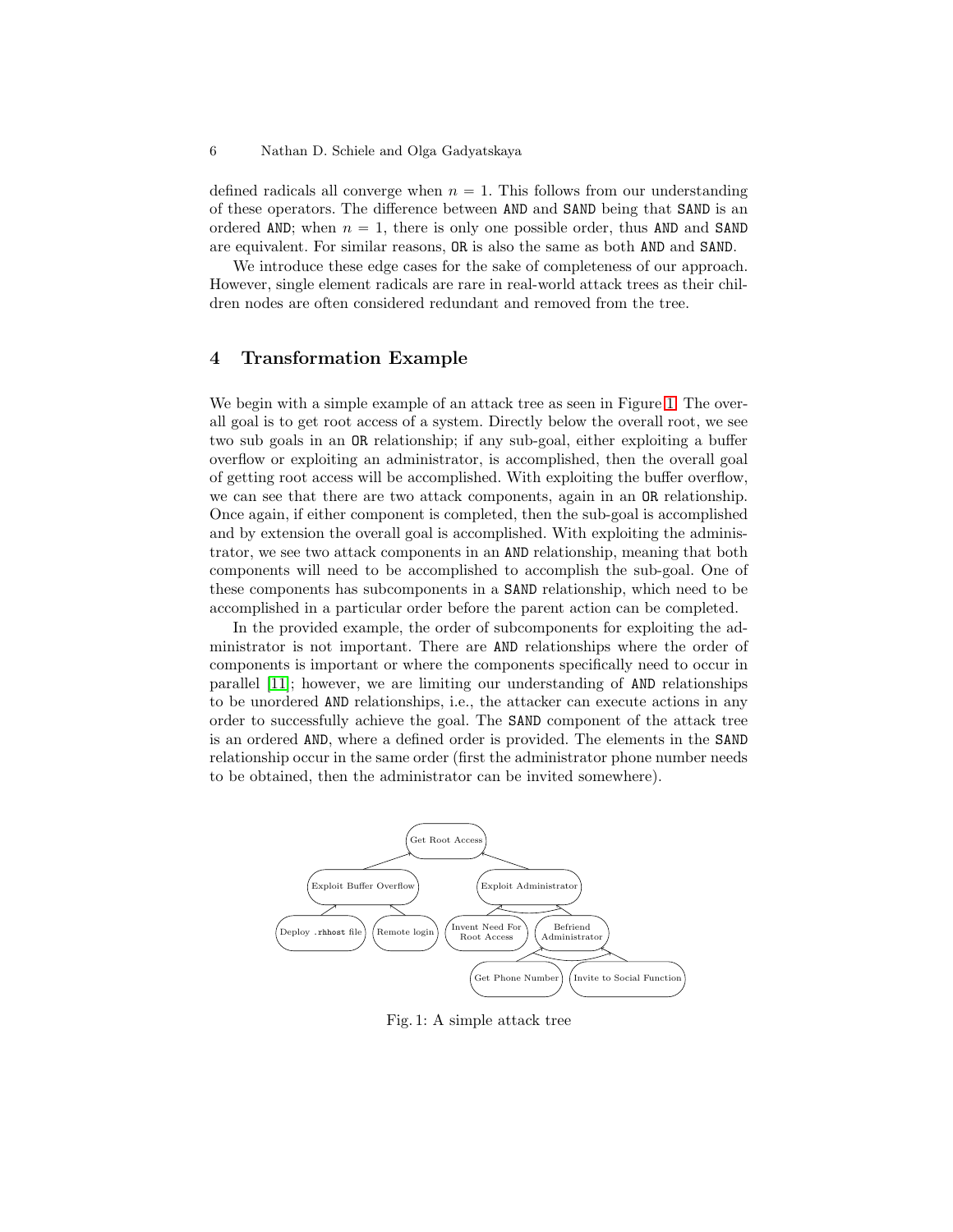<span id="page-6-1"></span>

Fig. 2: An attack graph representation of the model in Figure [1](#page-5-0)

In Figure [2,](#page-6-1) we see an attack graph representation of the same information. First, we see that the nodes of the AT have now become the state transitions in the AG. We start from an initial state, with the only description of this state being that no attack component has been applied yet. The initial attack vectors (transitions outgoing from the initial state) are the basic components in the AT (the leaf nodes). We see some basic structures that will enable us to generalize the transformation procedure. Namely, we see that the components in an OR relationship ("Remote login" and "Deploy .rhhost file") create fairly parallel paths through the attack graph. Additionally, for the AND relationship ("Invent need for root access" and "Befriend Administrator"), we see a type of a lattice structure, where transitions between states occur internally within the AND components before returning to an overall path. The generalization of these rules is introduced in the following section.

# <span id="page-6-0"></span>5 Mapping

Fundamentally, nodes in attack trees represent actions, while nodes in attack graphs represent system states. The edges in an attack tree represent the relationships between actions, while the edges in attack graphs represent state transitions. Our intuition is that state transitions and actions are equivalent concepts, and as such, we will base our transformation on this equivalence. We now present our transformation approach for radicals.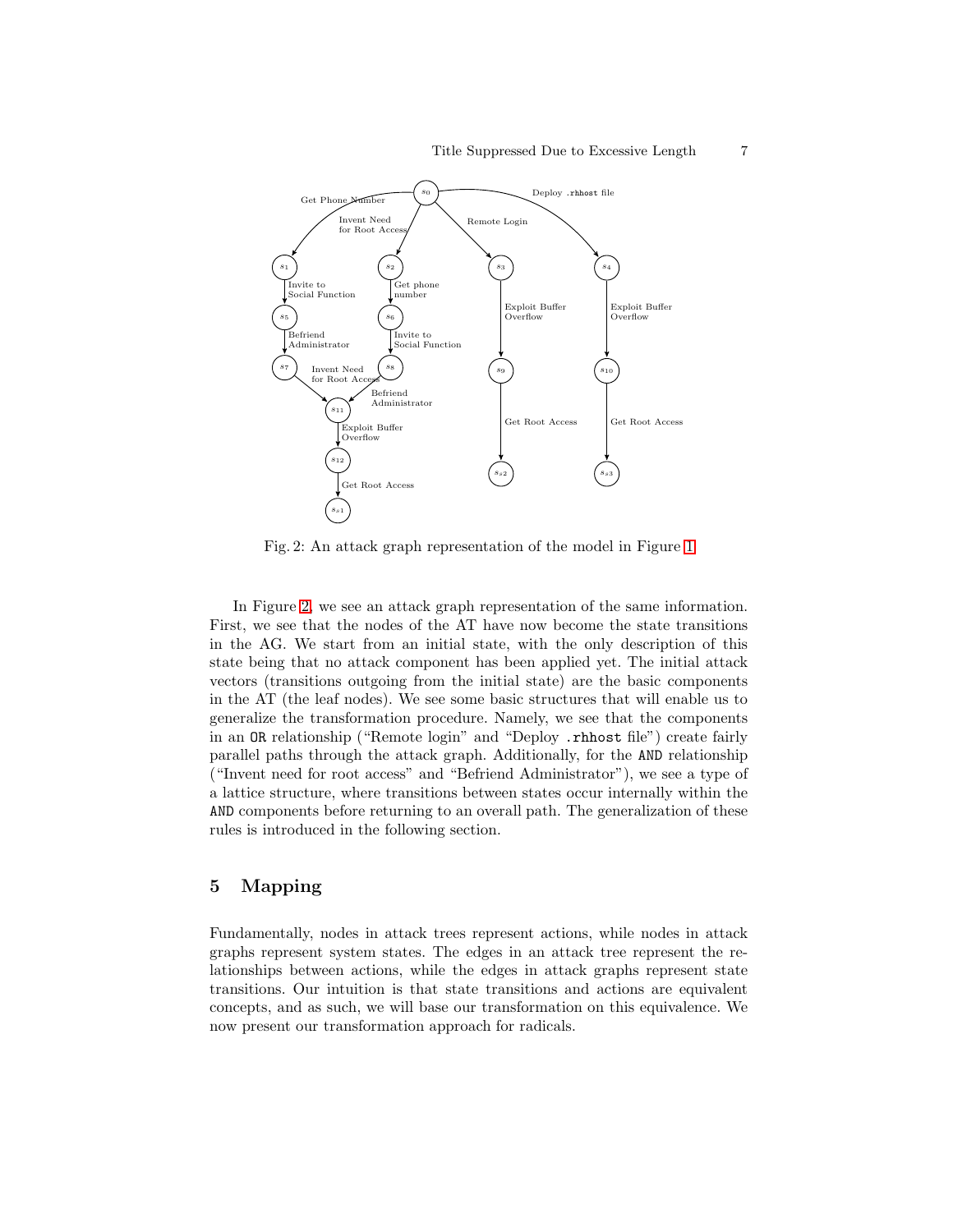<span id="page-7-0"></span>

Fig. 3: Single action attack tree and attack graph

We create a distinction of  $P$  and  $Q$  states, where  $P$  states are already in the attack graph, while Q states are generated by a specific mapping.

#### 5.1 Edge Cases

Single node. To begin, let us consider the basic case of an attack tree with a single action or node, and what this extreme case would be in the form of an attack graph.

From Figure [3,](#page-7-0) we can see that the attack tree of a single action is very simple, it is merely a single node named after the action. In the attack graph, we have a similar mechanism to represent this action; however, this mechanism is in the form of a state transition, otherwise referred to as an edge. In graph theory, for an edge to exist, there must be nodes for an edge to exist between [\[2\]](#page-16-19); similarly, in attack graphs, we have a tuple that containing states and state transitions, and state transitions cannot exist without states.

We see our first example of  $P$  and  $Q$  states. In the case of the single node attack tree in Figure [3,](#page-7-0) only a state transformation is described; however, as we just discussed, a state transition implies the existence of states in the attack graph. In order to resolve this paradox where state transitions need to exist without being created directly, we instead say that the defined state transition goes between two  $P$  states. These  $P$  were already in the attack graph, and thus do not need to be created for this mapping. Following from Definition [2,](#page-3-1) the complete form of this simple attack graph is given in Equation [1.](#page-7-1)

<span id="page-7-1"></span>
$$
P = \{s_0, s_s\}
$$
  
\n
$$
Q = \emptyset
$$
  
\n
$$
F = \{(s_0, \text{Action}) \mapsto s_s\}
$$
  
\n
$$
AG = (P \cup Q, f : F, \{s_0\}, \{s_s\})
$$
\n(1)

Where the only two states,  $s_0$  and  $s_s$  are the starting and solution states respectively, and the action is the defined state transition between them.

Radical with one child. From Figure [4,](#page-8-0) we see a similar structure in the attack graph as in Figure [3.](#page-7-0) Both actions in the attack tree are directly mapped to state transitions in the attack graph. However, unlike in Figure [3,](#page-7-0) we now have two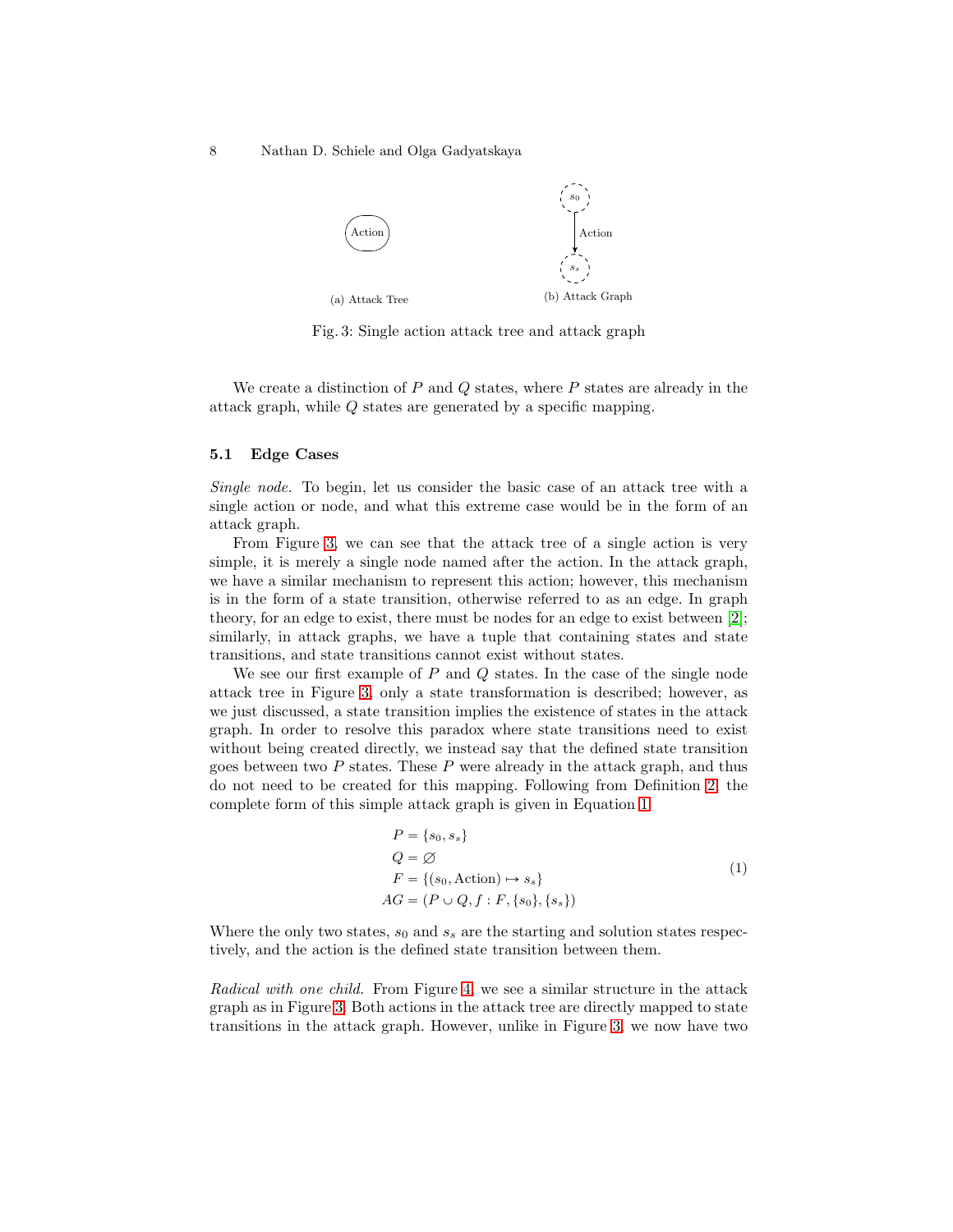edges, and as all edges require a defined starting and ending state, we will require a third node in the attack graph. [\[2,](#page-16-19) [23\]](#page-17-0). As such, these two edges necessitate the creation of an intermediate state. The meaning behind this state is it is the resulting state after the completion of "Action 2" but before the completion of "Action 1". This is our first encounter with  $Q$  states. As in Equation [1,](#page-7-1) we have the same starting P states; however, now we introduce a Q state, as the generated intermediate state for this mapping. The Q state was not already in the attack graph. The resulting attack graph would be of the form:

<span id="page-8-1"></span>
$$
P = \{s_0, s_s\}
$$
  
\n
$$
Q = \{s_1\}
$$
  
\n
$$
F = \{(s_0, \text{Action 2}) \mapsto s_1, (s_1, \text{Action 1}) \mapsto s_s\}
$$
  
\n
$$
AG = (P \cup Q, f : F, \{s_0\}, \{s_s\})
$$
\n(2)

We can begin to develop an intuition regarding how our transformation will be structured. Namely, nodes in attack trees will be directly mapped to edges (the state transitions) in attack graphs, and states will be created to enable such state transitions to exist. The states are given meaning by where they fall in the transition relation partial function. The only remaining concept that requires mapping is the operators (AND, SAND, and OR) in attack trees. Once the operator mapping is defined, we will have the means to create a transformation algorithm from attack trees to attack graphs.

#### 5.2 OR Radical

Our understanding of the OR radical in attack trees is that only a single component (child action) of an OR radical needs to be completed for the goal, or root, of the OR to also be accomplished. In an attack graph where individual attack vectors are expressed more explicitly, we would expect that each individual OR component would contribute to a separate attack vector. These separate attack vectors will introduce separate states in the attack graph, as each attack component is a different state transition, and different state transitions result in different states.

<span id="page-8-0"></span>If we express solely this radical (that is,  $rad(t) = t$ ) as an attack graph, we would generate the following graph. By convention, we organize separate



Fig. 4: Single child attack tree and attack graph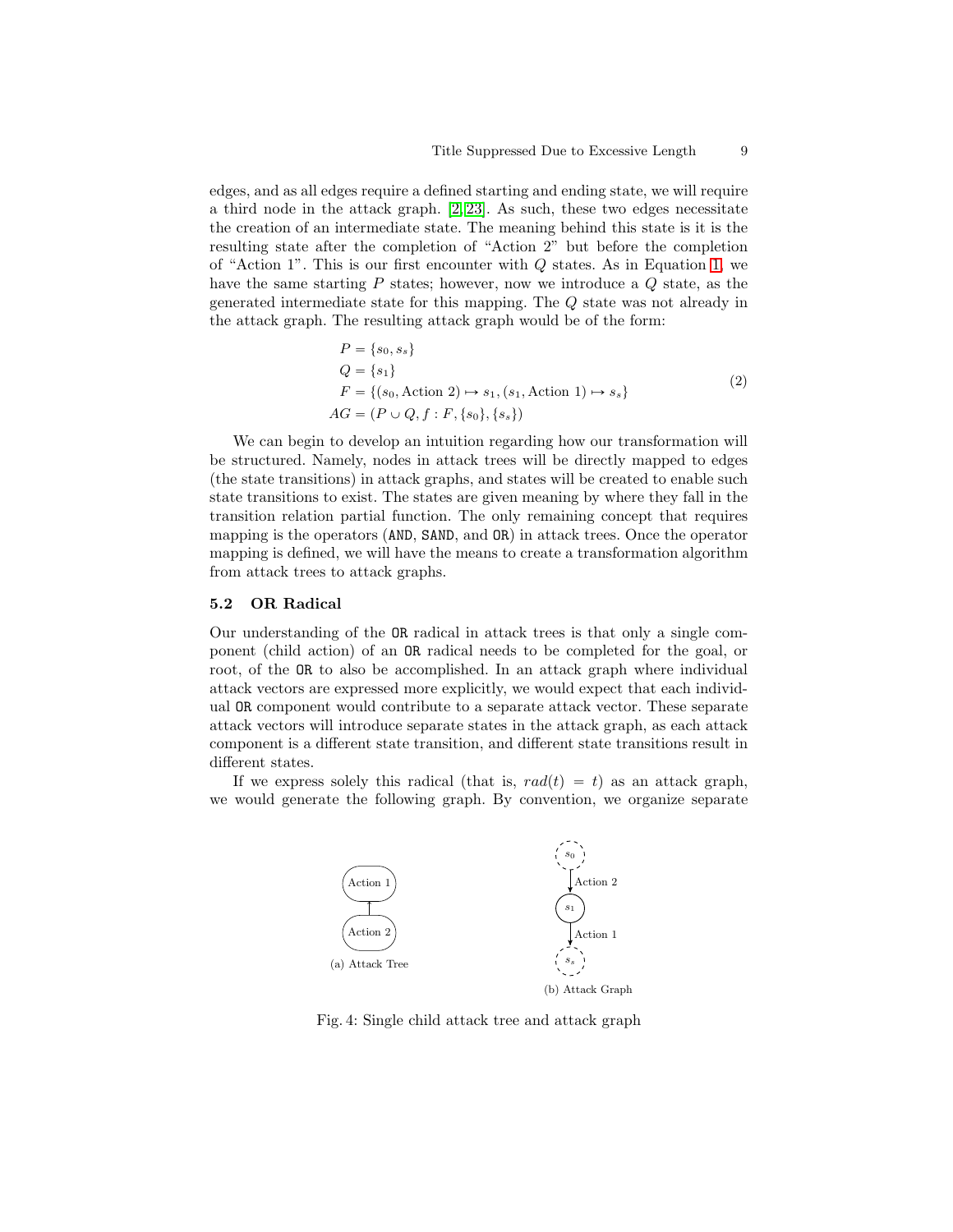<span id="page-9-0"></span>10 Nathan D. Schiele and Olga Gadyatskaya



Fig. 5: OR Radical

the transition of different levels of the attack graph into separate  $F$  sets and combine them for the final definition of the partial function transition relation f. As with Equation [2,](#page-8-1) the  $P$  states are already in the attack tree, while  $Q$  states are generated from this radical:

<span id="page-9-1"></span>
$$
P = \{s_0, s_{s1}, \dots, s_{sn}\}
$$
  
\n
$$
Q = \{s_1, \dots, s_n\}
$$
  
\n
$$
F_1 = \{(s_0, \text{Action 1}) \mapsto s_1, \dots, (s_0, \text{Action n}) \mapsto s_n\}
$$
  
\n
$$
F_2 = \{(s_1, \text{Higher Action}) \mapsto s_{s1}, \dots, (s_0, \text{Higher Action}) \mapsto s_{sn}\}
$$
  
\n
$$
AG = (P \cup Q, f : F_1 \cup F_2, \{s_0\}, \{s_{s1}, \dots, s_{sn}\})
$$
\n(3)

As we can see in Figures [5a](#page-9-0) and [5b,](#page-9-0) and subsequently in Equation [3,](#page-9-1) the OR radical in an attack graph is a series of disjoint "legs" with a state transition culminating in a state for each attack component represented in the attack tree. As each attack component is unique, the system states that are a result of the application of those attack components must also be unique. This does not rule out the possibility of the application of unique attack components resulting in the same state; that would be a possible expansion of the radical mapping we have laid out here. Given that the "Higher Action" in this radical could itself be a component in another radical, we see that the "Higher Action" in the attack tree radical is again represented as a state transition in the attack graph. Here, we assume that only one component in the OR relationship will ever be completed in a single attack vector.

Given that the Actions 1 through  $n$  in Figure [5b](#page-9-0) are distinct state transitions, we expect that the resulting states are different. The subgraph below the OR radical is thus duplicated for each element in the OR radical. If the only remainder of the graph below the OR radical was a solution state, as in the case of  $rad(t) = t$ , then there would be a separate solution state for each element in the  $OR$  radical. If we consider the transition relation  $f$  and the example of Figure [5b,](#page-9-0) we operate under the expectation  $f(s_1, \text{Action 1}) \neq f(s_n, \text{Action 1})$ ; our expectation is the output of these functions are entirely different states in AG. This does not preclude the possibility of the output of different  $f$  inputs resulting in the same state, merely that we expect that with different state inputs, the output states would thus be different. Intuitively, if the same action is applied to two different states, the resulting state would be different.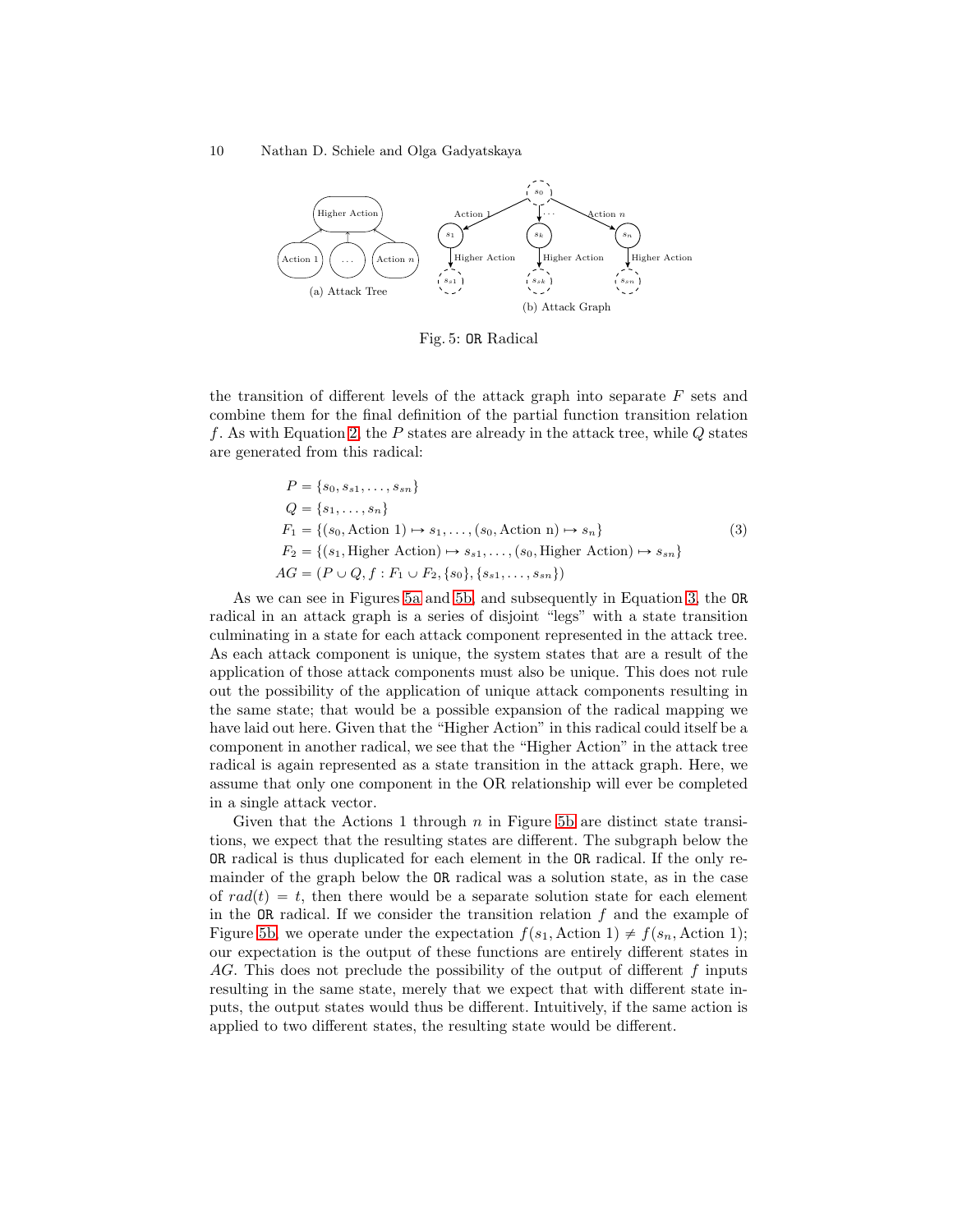# 5.3 AND Radical

On the contrary to the OR operator, AND operators have an understanding of all actions in the AND needing to be performed for the AND to be completed. However, unlike the SAND operator, there is no defined order to the actions in an AND. Thus, the attack graph must represent all possible combinations of action orders for the actions within a single AND operator.

Consider the AND radical in Figure [6a.](#page-10-0) Transforming it into an attack graph, we would obtain the following graph (we continue with the  $F$  convention presented in Equation [3\)](#page-9-1):

<span id="page-10-1"></span>
$$
P = \{s_0, s_n\}
$$
  
\n
$$
Q = \{s_1, \ldots, s_7\}
$$
  
\n
$$
F_1 = \{(s_0, \text{Action } 1) \mapsto s_1, (s_0, \text{Action } 2) \mapsto s_2, (s_0, \text{Action } 3) \mapsto s_3\}
$$
  
\n
$$
F_2 = \{(s_1, \text{Action } 2) \mapsto s_4, (s_1, \text{Action } 3) \mapsto s_5, (s_2, \text{Action } 1) \mapsto s_4, (s_2, \text{Action } 3) \mapsto s_6, (s_3, \text{Action } 1) \mapsto s_5, (s_3, \text{Action } 2) \mapsto s_6\}
$$
  
\n
$$
F_3 = \{(s_4, \text{Action } 3) \mapsto s_7, (s_5, \text{Action } 2) \mapsto s_7, (s_6, \text{Action } 1) \mapsto s_7\}
$$
  
\n
$$
F_4 = \{(s_7, \text{Higher Action}) \mapsto s_s\}
$$
  
\n
$$
AG = (P \cup Q, f : F_1 \cup F_2 \cup F_3 \cup F_4, \{s_0\}, \{s_s\})
$$

As we can see in Figure [6b](#page-10-0) and subsequently in Equation [4,](#page-10-1) the AND radical in an attack graph creates a lattice structure such that intermediate states represent the application of some combination of different elements in an AND operator.

Generally speaking, on the  $i<sup>th</sup>$  row of the lattice, we see the application of i distinct state transitions. In the first row, every state is the result of a single state transition. On the second, every state is the result of two state transitions. On the  $n<sup>th</sup>$  row, every state is the application of n state transitions. We can find the number of states in a row  $k$  by calculating the number of unique unordered grouping of  $k$  state transitions with  $n$  possible state transitions, this is simply  $\binom{n}{k}$ . In the final row of the lattice, we have  $\binom{n}{n}$  states, and thus we only have a single state. This follows from our understanding of the meaning of these states,

<span id="page-10-0"></span>

Fig. 6: AND Radical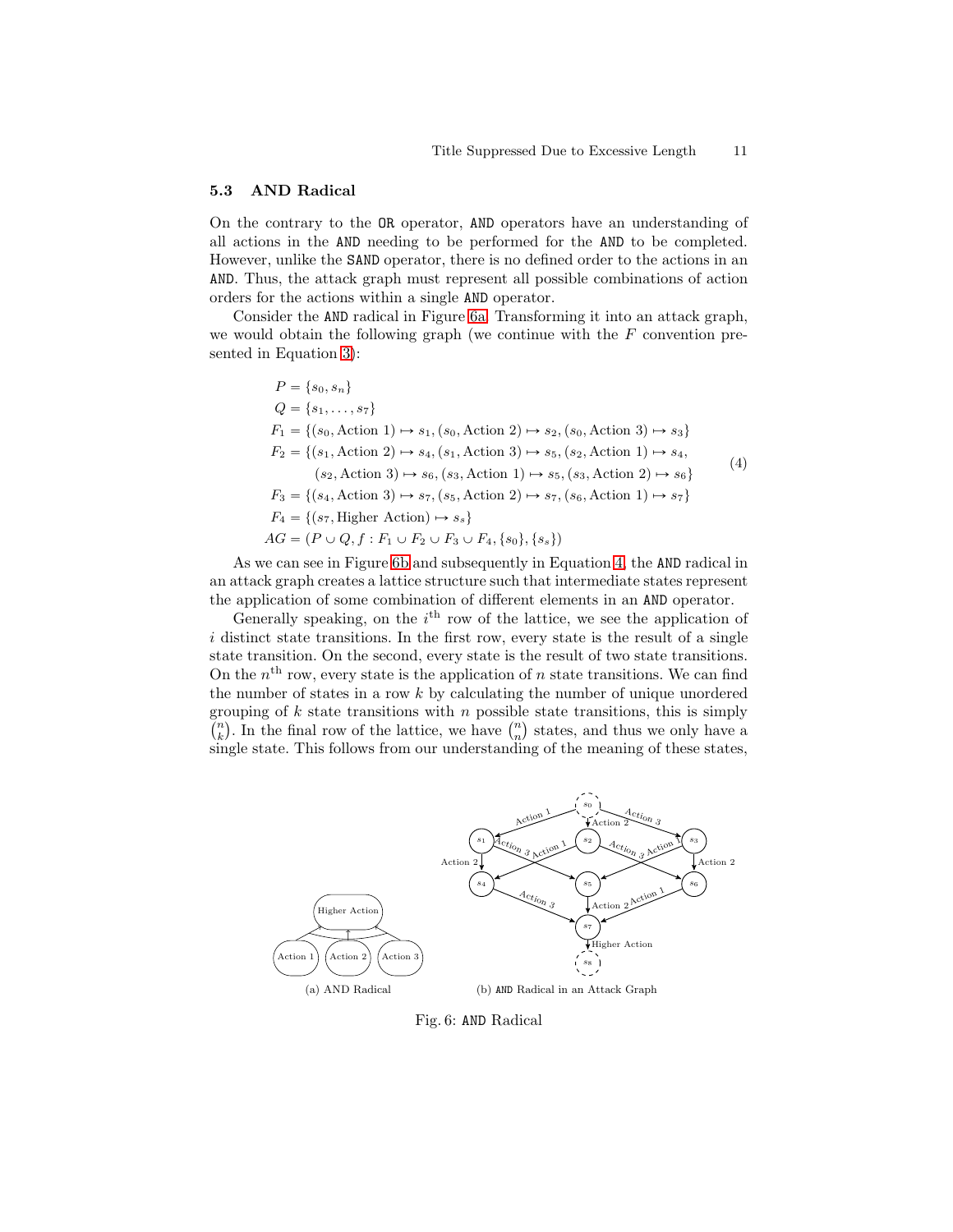<span id="page-11-0"></span>

Fig. 7: SAND Radical

as this state is the application of all the different actions in the AND radical. There is only one possible, unordered, way to apply all the actions in the AND radical, and this is the final resulting state. From this state, we apply the "Higher Action", but as this is only applied to a single state at the end of the lattice, we only have a single final state from this radical.

In Figure [6b,](#page-10-0) we see an AND radical with  $n = 3$ , a so-called 3-AND. For the lack of space, generalization of the AND is provided in Appendix [A.](#page-17-6)

#### 5.4 SAND Radical

The SAND, or Sequential AND, radical is similar to the AND in that all actions in the SAND need to be completed for the operator to evaluate as successful. However, unlike the AND operator, the SAND operator has a specified order. Actions in the SAND need to occur sequentially for the overall radical to be successful. For the tree shown in Figure [7a](#page-11-0) we would generate the following graph:

$$
P = \{s_0, s_s\}
$$
  
\n
$$
Q = \{s_1, \dots, s_n\}
$$
  
\n
$$
F_1 = \{(s_0, \text{Action 1}) \mapsto s_1\}
$$
  
\n
$$
\vdots
$$
  
\n
$$
F_n = \{(s_{n-1}, \text{Action n}) \mapsto s_n\}
$$
  
\n
$$
F_{n+1} = \{(s_n, \text{Higher Action}) \mapsto s_s\}
$$
  
\n
$$
AG = (P \cup Q, f : F_1 \cup \ldots \cup F_{n+1}, \{s_0\}, \{s_s\})
$$

As we can see in Figure [7b,](#page-11-0) the SAND radical is by far the simplest structure we have developed thus far. Like the other radicals, the overall starting and ending states are implied, and may be the overall attack graph starting and ending states, or may be internal states created by other radicals. As the order is defined, the actions are chained together in order, with the intermediate states representing the state of the system after the application of some of the actions.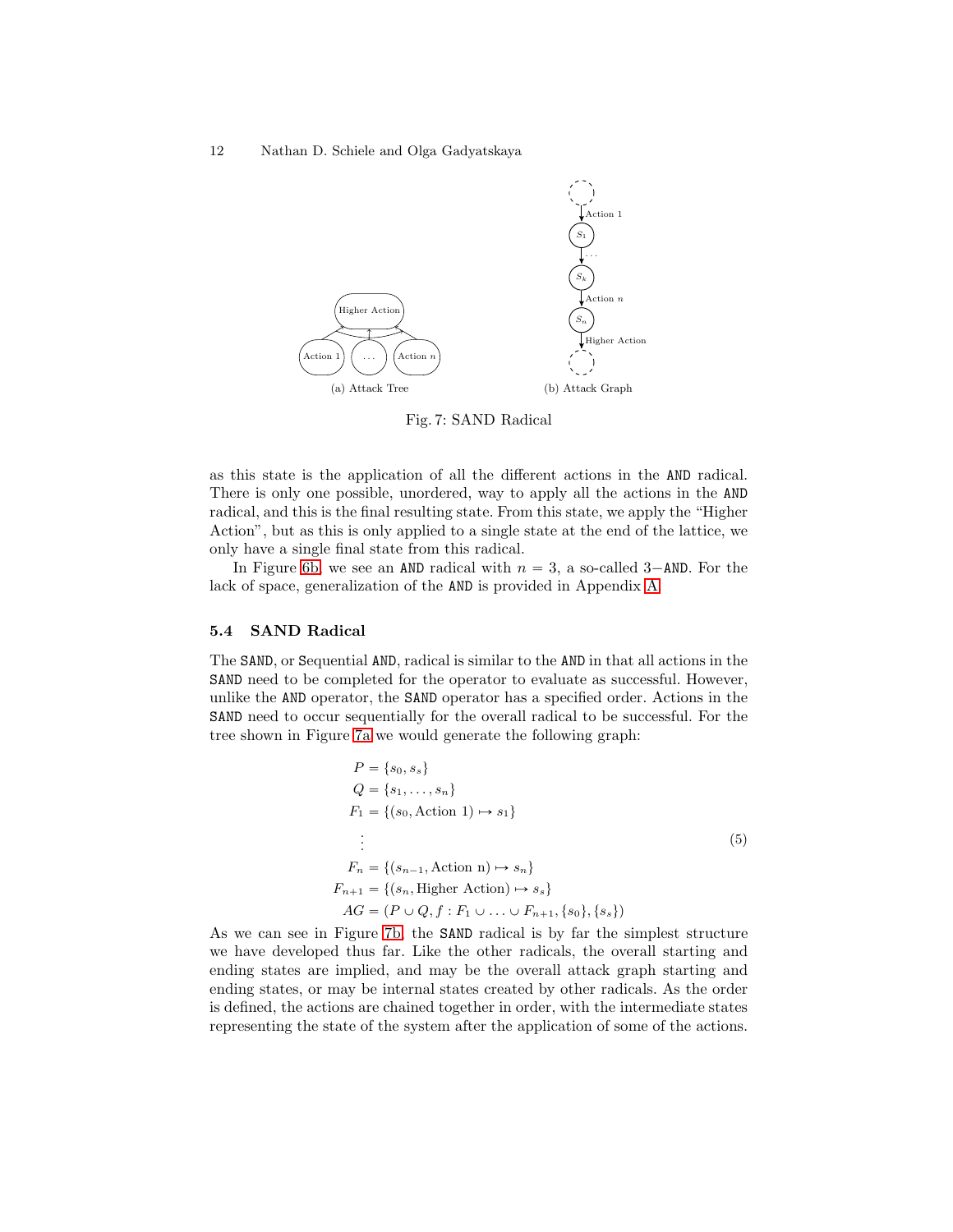<span id="page-12-0"></span>Algorithm 1 AT  $\rightarrow$  AG Transformation

```
Require: Attack Tree, AT
Require: Radical Dictionary, RD
  for b \in \mathbb{B} do
      r \leftarrow rad(b)if |kid(r)| \geqslant 0 then
          Add top(r): r to RDCreate Attack Graph, AG = (\{s_0, s_s\}, f : \{(s_0, top(AT)) \mapsto s_s\}, \{s_0\}, \{s_s\})while |RD| > 0 do
      for e\in AG.F do
          if e in Key Set of RD then
             r \leftarrow R\bar{D}(e)Add Radical to Attack \text{Graph}(r, AG)Remove r from AG
  Assign values to states in attack graph
  return Attack Graph
```
In the SAND radical, actions are applied sequentially. As such, in the attack graph state transitions are also applied sequentially. This results in  $n$  overall states (one state for each of n actions).

### 6 Algorithm

The algorithm is effectively divided in two parts: analysis of the attack tree, and sequential construction of the attack graph. In the first portion of the algorithm, we find all the radicals present in the attack tree and store them in a radical dictionary. This radical dictionary, denoted as RD, is a dictionary data structure that represents a deconstructed attack tree, where all elements of the original attack tree are present, and stored separately as radicals. We store each radical using the radical root node value as the key. Once all the radicals in the attack tree are found and stored into the radical dictionary, the attack graph can be systematically constructed. This part is presented in Algorithm [1.](#page-12-0)

The algorithm starts with an attack graph containing two states,  $s_0$  and  $s_s$ , the single starting and success states respectively. These two states are our initial P states. There is a single edge between these two states, which is defined as equivalent to the overall root of the attack tree. Intuitively, the meaning behind this simple 2-state attack graph is that accomplishing the overall goal represented by an attack tree (the root), we move from an initial state to a success state. However, accomplishing the overall goal is hardly a single step in and of itself, if it were the attack tree would be a single node as in Figure [3.](#page-7-0) By expanding the edge between  $s_0$  and  $s_s$  in the initial attack graph, we can add the detailed information of the subcomponents of the overall goal to the attack graph. As such, while processing the attack tree components in the radical dictionary, we add additional states and state transformations to the attack graph, until our attack graph fully represents the original attack tree.

The sequential construction of the attack tree follows from this intuition. We check the edges in the attack graph to see if they are a key for a radical in the radical dictionary. Once we find an edge that is a key to a radical in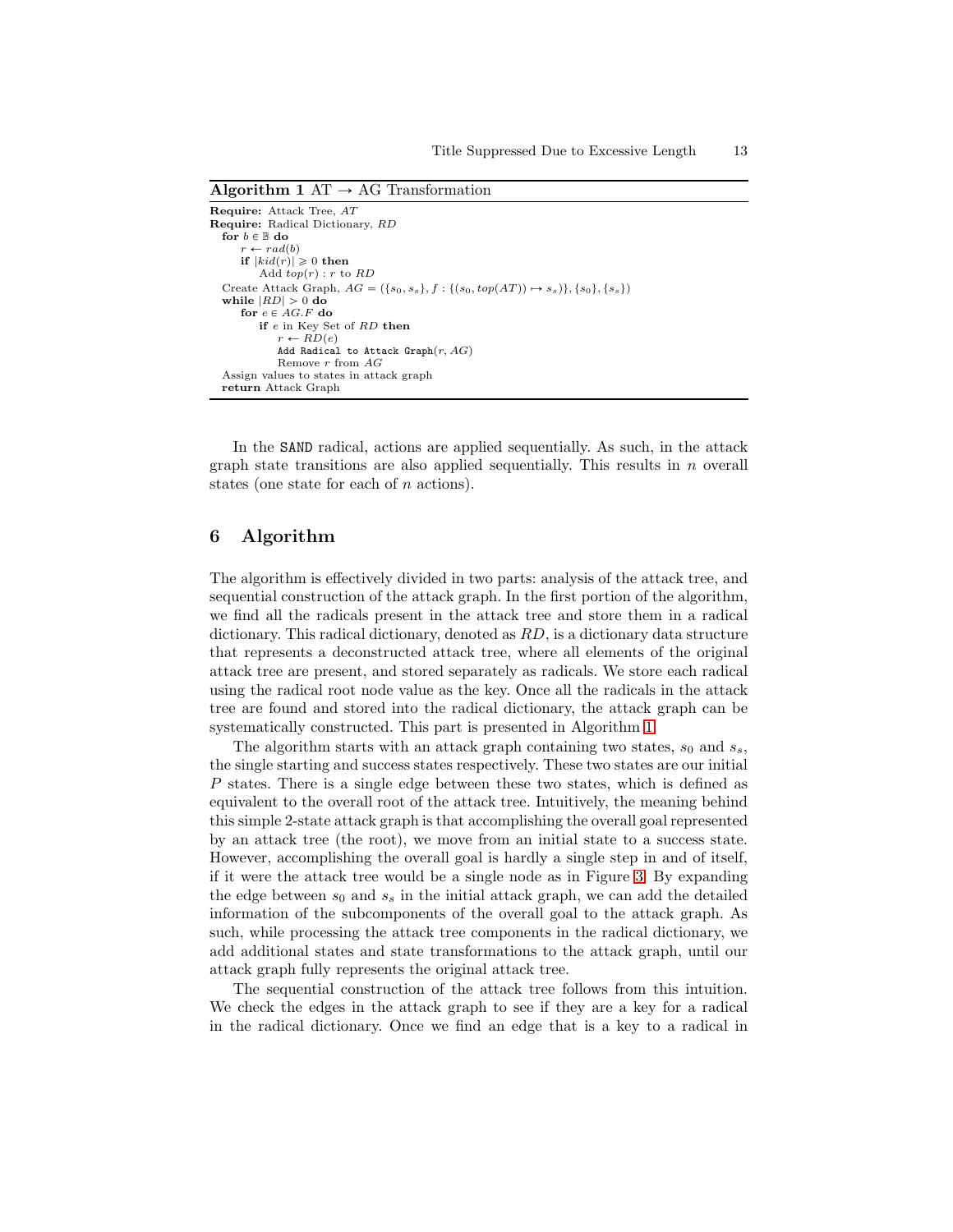<span id="page-13-1"></span>Procedure 2 Add Radical to Attack Graph

```
Require: Attack Tree Radical: t = b \triangleleft \Delta(c_1, \ldots, c_n), rad(t) = tRequire: Attack Graph: AG = (S, f : F, S_0, S_s)Remove (s_j, b) \mapsto s_k from F
   AG_k \leftarrow the subgraph where s_k \in AG_k.S_0if \varDelta = 0\texttt{R} then
        Remove AG_k from AGfor c_i in kid(t) do
             AG_{k+i} \leftarrow AG_kAdd s_{i+i} to Q and (s_i, c_i) \mapsto s_{i+i} to F
              Add s_{j+n+i} to Q and (s_j, c_i) \mapsto s_{j+n+i} to F<br>Add AG_{k+i}.S to Q and AG_{k+i}.F to F
             Add (s_{j+n+i}, c_k) \mapsto s_{k+i}, where s_{k+i} \in AG_{k+i}. S<sub>0</sub> to F
   else if \Delta = AND then
        Create subgraph AG_k = (Q, f : F_k, \emptyset, \emptyset)Q \leftarrow \{s_1, \ldots, s_n, s_{n+1}, \ldots, s_{2^{n}-1}\}F_1 \leftarrow \{(s_1, c_2) \mapsto s_{n+1}, \ldots, (s_n, c_{n-1}) \mapsto s_{\binom{n}{2}}, (s_2, c_1) \mapsto s_{n+1} \ldots, (s_n, c_n) \mapsto s_{\binom{n}{2}-1}\}.
         .
         :<br>
F_{k} \leftarrow F_1 \cup \ldots \cup F_2, \, c_n \mapsto s_{2^n-1}, \ldots, (s_{2^n-2}, c_1) \mapsto s_{2^n-1} \}<br>
Add F_k to FAdd \{(s_j, c_1) \mapsto AG_k.s_1, \ldots, (s_j, c_n) \mapsto AG_k.s_n\} to F
         Add (AG_k.s_{2^n-1}, b) \mapsto s_k to F
   else if \Delta = SAND then
        for c_i in kid(t) do
             Add s_{j+i} to Q and (s_{j+i-1}, c_i) \mapsto s_{j+i} to F
        Add (s_{i+n}, b) \mapsto s_k to F
   P \leftarrow P \cup QQ \leftarrow \{\}
```
the radical dictionary, we remove this edge from the attack graph, and replace it with the relevant defined mapping from Section [5.](#page-6-0) The procedure of adding a radical to the attack graph is presented in Procedure [2.](#page-13-1) This expansion will cause new Q states to be generated, which will then become P states for other radicals. Additionally, these mappings will cause the keys to other elements of the radical dictionary to be added to the attack graph, which subsequently allow for the addition of every radical in the radical dictionary to be added to the attack graph. After a radical is added to the attack graph, it is removed from the radical dictionary. Once the radical dictionary is empty, all the radicals from the attack tree has been added to the attack graph, and the attack graph is thus a complete transformation from the original attack tree, representing similar information.

#### <span id="page-13-0"></span>7 Discussion

Evaluation on the running example. If we return to the example found in Section [4,](#page-5-1) we can see that the application of the algorithm as described in Figure [1](#page-5-0) will exactly result in the attack graph shown in Figure [2.](#page-6-1) For every attack vector represented in the attack tree, the same attack vector is represented similarly in the attack graph, only with the introduction of states. These states are not provided with specific meaning outside of numbering as our specific definition;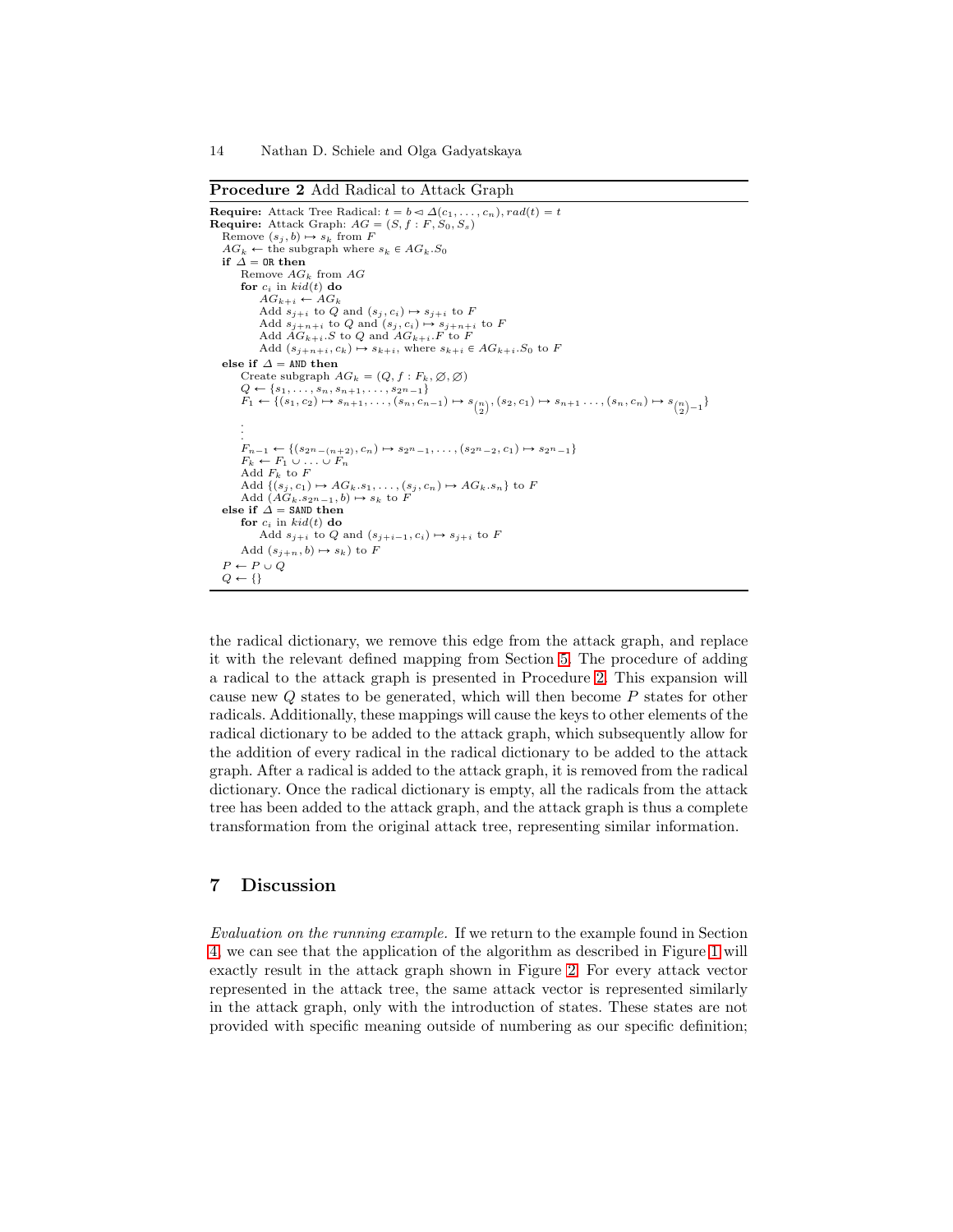however, the ability to assign further meaning to these states is not excluded by our methodology.

The running example shows that the approach can create attack graphs from attack trees. We now discuss the main benefits of our methodology, how can it be extended, and what measures have we taken to address the state explosion problem. For the lack of space, semantical aspects of the OR decomposition and how does our approach relate to SP-graph semantics, the main semantics used for SAND-attack trees [\[11\]](#page-16-6), are discussed in the Appendix [B.](#page-17-7)

Benefits of our approach. One of the immediate benefits of our technique is that now it is possible to generate attack graphs from all human-designed attack trees from the literature and attack tree libraries. Indeed, most attack trees are created by humans, but attack graphs for any interesting system are generated automatically due to the state explosion problem, as discussed by Valmari [\[24\]](#page-17-1). Thus by enabling the transformation from a human-generated attack tree to a transformed attack graph, we create an attack graph structure for a scenario of interest that potentially can be enhanced with the methods and tools created specifically for attack graphs (e.g., transformation into Bayesian networks [\[6\]](#page-16-2)). Moreover, typically attack trees use more abstract attack scenarios than attack graphs. Thus, it would be interesting to compare automatically generated attack graphs with the transformed attack graphs, to understand which attacks have been missed in both cases.

Future applications. Another advantage of enabling a direct transformation between attack trees and attack graphs is that new, automated generation schemes for attack graphs could become possible. As we mentioned earlier, significant research has already been performed into novel generation schemes for attack trees. A major branch of current attack tree research is into generation schema, particularly focusing on automated machine generation. Therefore, one advantage of being able to transform attack trees into attack graphs is the ability to use these novel generation methods to generate attack graphs.

While the transformation discussed here is in a single direction, as we discussed in Section [3,](#page-3-2) we deliberately use the same definition of attack graphs as Pinchinat et al. in their work on the ATSyRa algorithm which transforms attack graphs into attack trees [\[21\]](#page-16-14). As such, the attack graphs generated from our algorithm could be used as input into the ATSyRa algorithm to return them to attack trees.

This potentially enables the ability to convert an attack tree into an attack graph, the manipulation of the attack graph, and then conversion back into an attack tree. Furthermore, we now have a greater means to study potential edge cases within these models, for instance, the introduction of cycles within an attack graph, or the removal of a given state or specific attack vector.

Finally, thus far we have only concerned ourselves with a simple SAND attack tree [\[11\]](#page-16-6), but further expansion of attack trees are available. For instance, we could expand this transformation to use an attack-defense tree (AD Tree)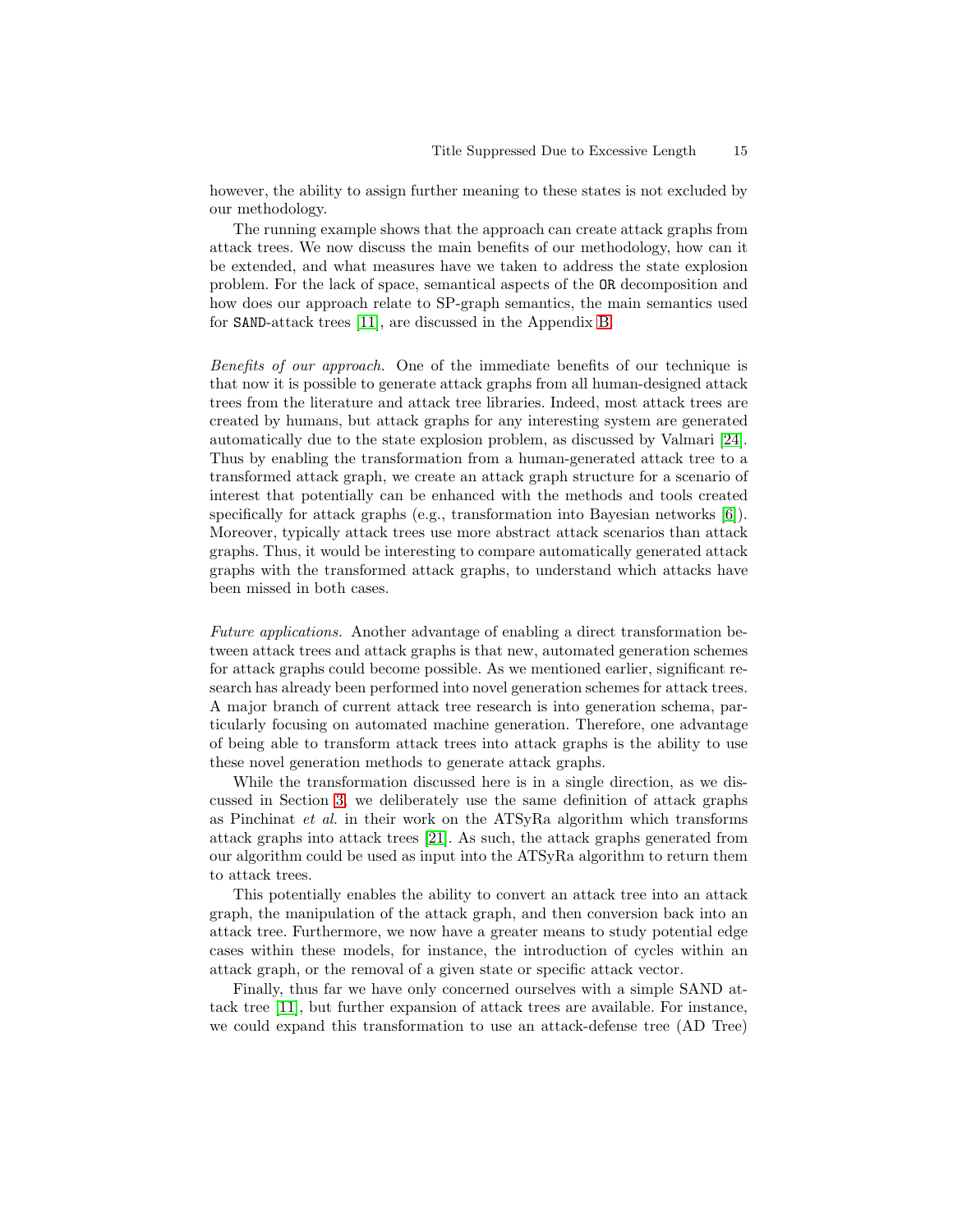as an input, and then created an expanded attack graph representing the defensive actions represented in the attack tree. Expansion of the transformation methodology in this vein would similarly apply to the attack graph to attack tree ATSyRa transformation [\[20\]](#page-16-4).

Addressing state explosion problem. As pointed out by Antti Valmari, a major consideration in any state-based model will be the state explosion problem [\[24\]](#page-17-1). We thus want to define a sufficiently robust transformation, that results in an attack graph that contains enough information (i.e. states) without containing too many states.

Our primary means of achieving a reduction in the state is to eliminate backtracking or partial attack paths. By maintaining the monotonicity in generated attack graphs, we can prevent a factorial number of states from being generated. Back to the example in Figure [2,](#page-6-1) we have no state such that the same action has been taken multiple times. There is no state  $s_i$  such that a path from  $s_0$ to  $s_i$  has two state transitions  $b_i$  and  $b_j$  where  $i = j$ . If we were to allow partial pathing, the attack graph couple potentially not terminate, or would have significant cycling.

Another mitigation strategy we take is the understanding that the OR operator functions as more like an XOR operator. We can see this in action in Figure [2,](#page-6-1) where there is no state  $s_i$  such that a path from  $s_0$  to  $s_i$  has the state transitions C and D. If we were to understand that the OR operator was not an XOR, then we would have to add states to attack graphs to allow for each vector that includes multiple components from the OR radical. This directly increases the number of states for each child, given n children, from n to n!. We further discuss this choice in Appendix [B.](#page-17-7)

# 8 Conclusions and Future Work

In this work, we have laid out a structure of a transformation that will take an attack tree as input and return an attack graph. This style of transformation already exists in literature, albeit in the opposite direction as ours. We have evaluated our transformation approach on a case study.

In terms of expansion of our work, firstly we would wish to define a transformation of Attack-Defense Trees (AD Trees). Such a transformation would likely require an alternative definition of attack graphs; however, it may be possible to define a transformation such that we only use the definition of attack graphs that we use here. Furthermore, we would like to attempt to define a more efficient state creation schema, which would make the transformation algorithm more space and time efficient.

# References

<span id="page-15-0"></span>1. Barik, M.S., Sengupta, A., Mazumdar, C.: Attack graph generation and analysis techniques. Defence Science Journal 66(6) (2016)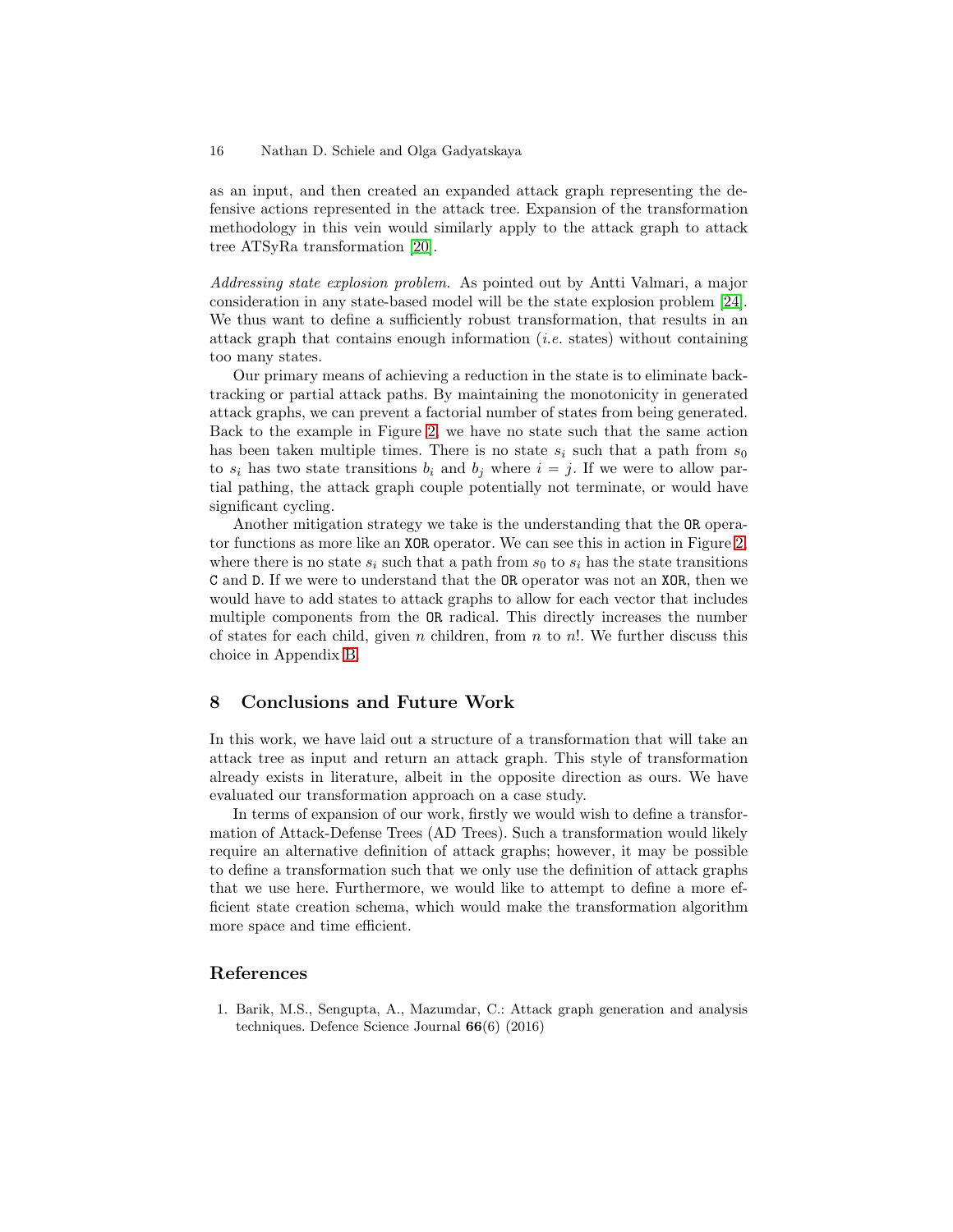- <span id="page-16-19"></span><span id="page-16-15"></span>2. Biggs, N., Lloyd, E.K., Wilson, R.J.: Graph Theory, 1736-1936. Oxford University Press (1986)
- <span id="page-16-16"></span>3. Dawkins, J., Hale, J.: A Systematic Approach to Multi-Stage Network Attack Analysis. Second IEEE International Information Assurance Workshop (2004)
- 4. Feng, C., Han-Dong, M., Wei-Ming, Z.: Survey of attack graph technique. Computer Science 38(11), 12–18 (2011)
- <span id="page-16-7"></span>5. Gadyatskaya, O., Jhawar, R., Mauw, S., Trujillo-Rasua, R., Willemse, T.A.C.: Refinement-Aware Generation of Attack Trees. In: Security and Trust Management. LNCS, vol. 10547, pp. 164–179. Springer (2017)
- <span id="page-16-2"></span>6. Haque, M.S., Atkison, T.: An Evolutionary Approach of Attack Graph to Attack Tree Conversion. International Journal of Computer Network and Information Security 9, 1–16 (Nov 2017)
- <span id="page-16-0"></span>7. Haque, S., Keffeler, M., Atkison, T.: An Evolutionary Approach of Attack Graphs and Attack Trees: A Survey of Attack Modeling. International Conference Security and Management (2017)
- <span id="page-16-17"></span>8. Hong, J.B., Kim, D.S., Chung, C.J., Huang, D.: A survey on the usability and practical applications of graphical security models. Computer Science Review 26, 1–16 (2017)
- <span id="page-16-3"></span>9. Hong, J.B., Kim, D.S., Takaoka, T.: Scalable Attack Representation Model Using Logic Reduction Techniques. In: 12th International Conference on Trust, Security and Privacy in Computing and Communications. pp. 404–411. IEEE (2013)
- <span id="page-16-8"></span>10. Ivanova, M.G., Probst, C.W., Hansen, R.R., Kammüller, F.: Transforming Graphical System Models to Graphical Attack Models. In: Graphical Models for Security. LNCS, vol. 9390, pp. 82–96. Springer (2016)
- <span id="page-16-6"></span>11. Jhawar, R., Kordy, B., Mauw, S., Radomirovic, S., Trujillo-Rasua, R.: Attack Trees with Sequential Conjunction. In: Proc. of SEC. IFIP AICT, vol. 455, pp. 339–353. Springer (2015)
- <span id="page-16-1"></span>12. Kaynar, K.: A taxonomy for attack graph generation and usage in network security. Journal of Information Security and Applications 29, 27–56 (2016)
- <span id="page-16-18"></span>13. Kordy, B., Pietre-Cambacedes, L., Schweitzer, P.: Dag-based attack and defense modeling: Don't miss the forest for the attack trees. Computer science review 13, 1–38 (2014)
- <span id="page-16-13"></span>14. Lallie, H.S., Debattista, K., Bal, J.: A review of attack graph and attack tree visual syntax in cyber security. Computer Science Review 35, 100219 (2020)
- <span id="page-16-12"></span>15. Lippmann, R., Ingols, K.: An Annotated Review of Past Papers on Attack Graphs. MIT Lincoln Laboratory (2005)
- <span id="page-16-5"></span>16. Mauw, S., Oostdijk, M.: Foundations of Attack Trees. In: Information Security and Cryptology - ICISC 2005. LNCS, vol. 3935, pp. 186–198. Springer (2006)
- <span id="page-16-9"></span>17. Noel, S., Jajodia, S.: Managing attack graph complexity through visual hierarchical aggregation. In: Proc. of VizSEC/DMSEC. pp. 109–118 (2004)
- <span id="page-16-10"></span>18. Noel, S., Jajodia, S., O'Berry, B., Jacobs, M.: Efficient Minimum-Cost Network Hardening Via Exploit Dependency Graphs. In: IEEE 19th Annual Computer Security Applications Conference. pp. 86–95 (2003)
- <span id="page-16-11"></span>19. Ou, X., Boyer, W., McQueen, M.: A scalable approach to attack graph generation. In: Proc. of CCS. pp. 336–345. ACM (2006)
- <span id="page-16-4"></span>20. Pinchinat, S., Acher, M., Vojtisek, D.: Towards Synthesis of Attack Trees for Supporting Computer-Aided Risk Analysis. LNCS, vol. 8938 (2014)
- <span id="page-16-14"></span>21. Pinchinat, S., Acher, M., Vojtisek, D.: ATSyRa: An Integrated Environment for Synthesizing Attack Trees. In: Graphical Models for Security. LNCS, vol. 9390, pp. 97–101. Springerg (2016)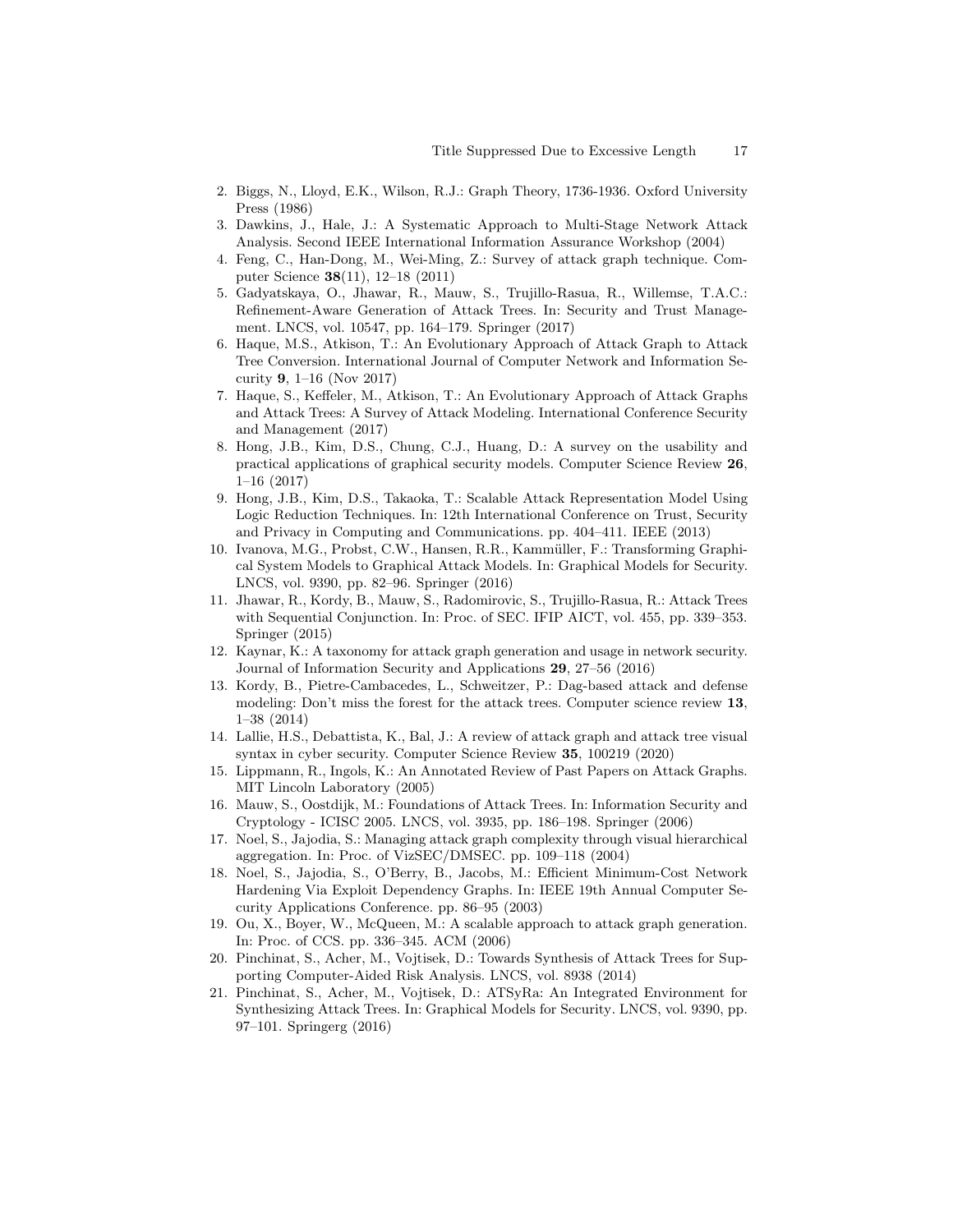- 18 Nathan D. Schiele and Olga Gadyatskaya
- <span id="page-17-3"></span><span id="page-17-0"></span>22. Schneier, B.: Attack trees. Dr. Dobbs Journal 24(12), 21–29 (1999)
- 23. Sheyner, O., Haines, J., Jha, S., Lippmann, R., Wing, J.: Automated generation and analysis of attack graphs. In: Proc. of IEEE S&P. pp. 273–284. IEEE (2002)
- <span id="page-17-4"></span><span id="page-17-1"></span>24. Valmari, A.: The state explosion problem, LNCS, vol. 1491. Springer (1998)
- 25. Vigo, R., Nielson, F., Nielson, H.R.: Automated Generation of Attack Trees. In: 27th Computer Security Foundations Symposium. pp. 337–350. IEEE (2014)
- <span id="page-17-2"></span>26. Wideł, W., Audinot, M., Fila, B., Pinchinat, S.: Beyond 2014: Formal methods for attack tree–based security modeling. ACM Comp. Surveys 52(4), 1–36 (2019)
- <span id="page-17-5"></span>27. Zeng, J., Wu, S., Chen, Y., Zeng, R., Wu, C.: Survey of attack graph analysis methods from the perspective of data and knowledge processing. Security and Communication Networks (2019)

# <span id="page-17-6"></span>A The n-AND Radical

$$
P = \{s_0, s_s\}
$$
  
\n
$$
Q = \{s_1, \dots, s_n, s_{n+1}, \dots, s_{2^n - 1}\}
$$
  
\n
$$
F_1 = \{(s_0, \text{Action 1}) \mapsto s_1, \dots, (s_0, \text{Action n}) \mapsto s_n\}
$$
  
\n
$$
F_2 = \{(s_1, \text{Action 2}) \mapsto s_{n+1}, \dots, (s_n, \text{Action n-1}) \mapsto s_{\binom{n}{2}},
$$
  
\n
$$
(s_1, \text{Action 1}) \mapsto s_{n+1} \dots, (s_n, \text{Action n}) \mapsto s_{\binom{n}{2} - 1}\}
$$
  
\n
$$
\vdots
$$

$$
F_n = \{ (s_{2^n-(n+2)} \text{Action n}) \mapsto s_{2^n-1}), \dots, (s_{2^n-2}, \text{Action 1}) \mapsto s_{2^n-1} \}
$$
  

$$
F_{n+1} = \{ (s_{2^n-1}, \text{Higher Action}) \mapsto s_s \}
$$
  

$$
AG = (P \cup Q, f : F_1 \cup \dots \cup F_n, \{s_0\}, \{s_s\})
$$

We can see in Figure [6b](#page-10-0) the creation of a lattice structure in the attack graph; this structure allows for all possible application orders for actions in an AND radical. The  $k^{\text{th}}$  row of the lattice represents the application of k unique actions. As each subsequent row represents the application of one additional unique action, then we know there will be  $n$  rows in the lattice; the final row will consist of a single node that is the application of all actions in the AND radical. Selecting k unique actions out of n possible actions is the same as picking an unordered group of k from n, which is the mathematical operator  $\binom{n}{k}$ . As every row will have  $\binom{n}{k}$  possible states, the total number of states resolves to:

$$
\sum_{k=1}^n \binom{n}{k} = 2^n-1
$$

### <span id="page-17-7"></span>B Semantical Considerations

XOR-like OR. Our interpretation of the OR refinement resembles more an exclusive-OR. To illustrate this point, consider again the OR radical mapping shown in Figure [5b,](#page-9-0) in this mapping, we assume that only one of the OR actions will be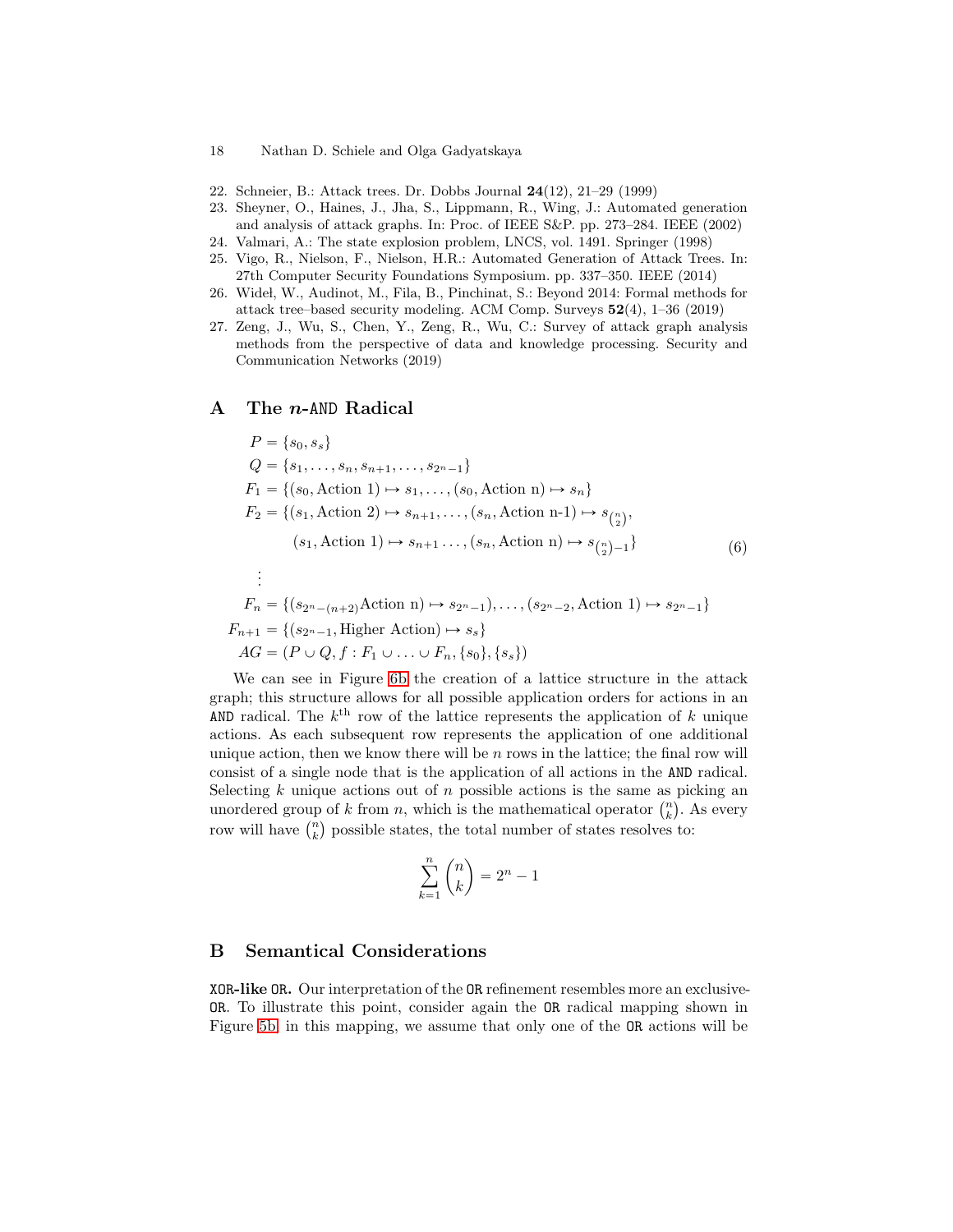

Fig. 8:  $n-$ AND Radical

completed. While a common understanding of an OR operator is that the output is true if one input is true, in our case, we are explicitly excluding the possibility of multiple actions happening in a single OR radical. Our primary reason for this is to reduce the number of states in the generated attack graph, which is further discussed in the next sub-section. It would be possible to allow a true OR, where multiple children of an OR radical can be components of a successful attack vector. These attack vectors would have redundant components, as including more than one subcomponent of an OR would introduce redundancy.

Relationship with SP-graph semantics SP-graphs are one method of semantically representing attack trees [\[11\]](#page-16-6). If we consider the following small attack graph and its SP-graph semantics, we can see why our approach is fundamentally different than SP-graph semantics.

While network expressions of SP graphs and attack graphs might look similar. these structures are fundamentally different. SP graphs do not have a concept of states while states are central to attack graphs. Additionally, the common understanding of SP graphs focuses entirely on leaf nodes, with the understanding that intermediate nodes do not carry information and are primarily placeholders [\[11,](#page-16-6) [16\]](#page-16-5). Manually created attack trees are most likely to have intermediate nodes that carry meaning, and as such, should be included in any semantic representation of that attack tree. Our generated attack graphs assume that intermediate nodes carry meaning, which SP graphs assume that intermediate nodes are purely functional without independent meaning.